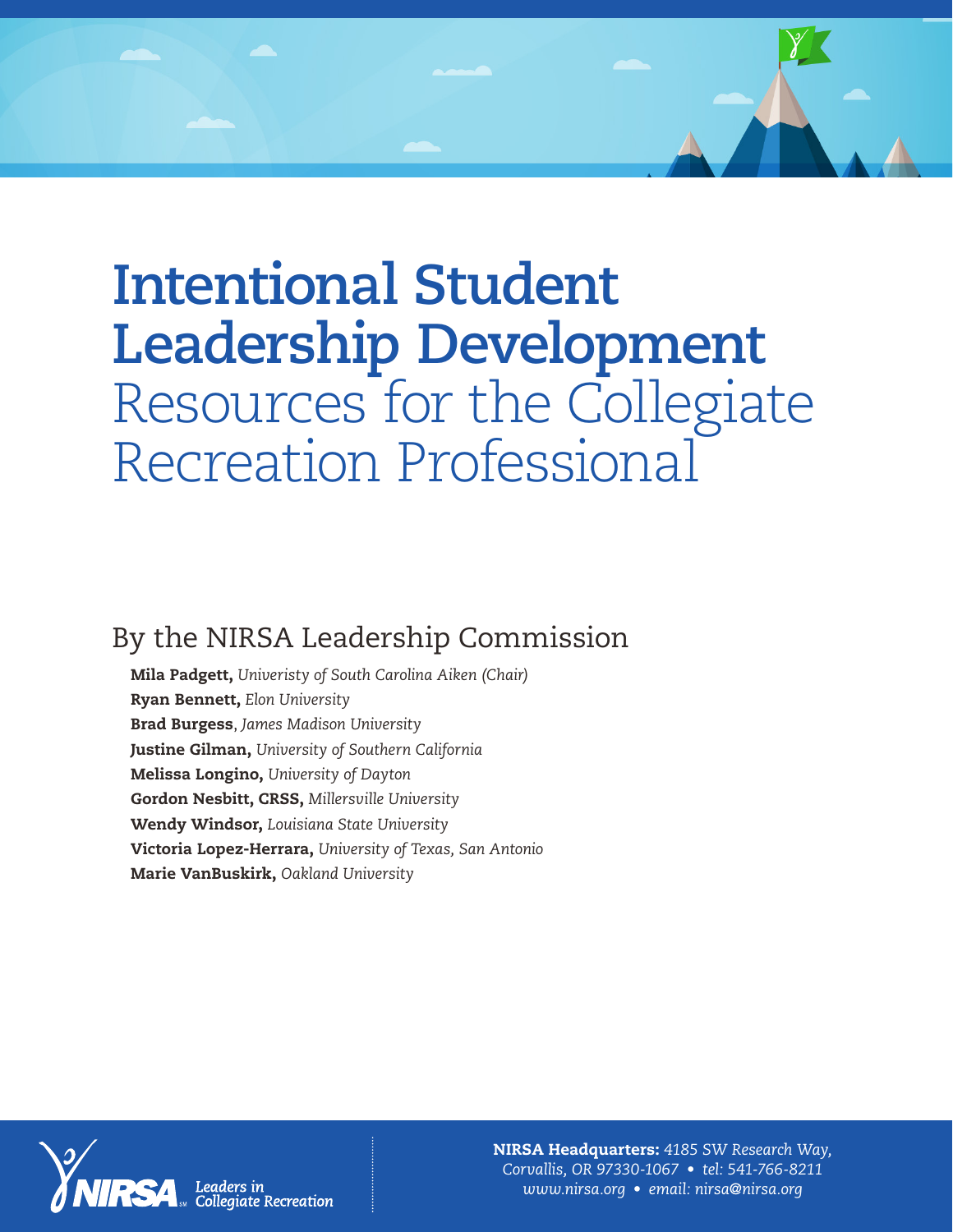# Contents

| <b>Chapter Overviews for Student Leadership</b>                                        |  |
|----------------------------------------------------------------------------------------|--|
| <b>Chapter 1:</b>                                                                      |  |
| <b>Chapter 2:</b><br>Applying the Multi-Institutional Study of                         |  |
| <b>Chapter 3:</b><br>Linking the Leadership Identity                                   |  |
| <b>Chapter 4:</b><br>Opportunities and Challenges for First-Year                       |  |
| <b>Chapter 5</b>                                                                       |  |
| <b>Chapter 6</b>                                                                       |  |
| <b>Chapter 7:</b><br>Positive Psychology as a Framework for                            |  |
| <b>Chapter 8:</b>                                                                      |  |
| <b>Chapter 9:</b>                                                                      |  |
|                                                                                        |  |
| Departmental Guide of Self Study for the<br><b>NDSL Student Leadership Development</b> |  |
|                                                                                        |  |
|                                                                                        |  |

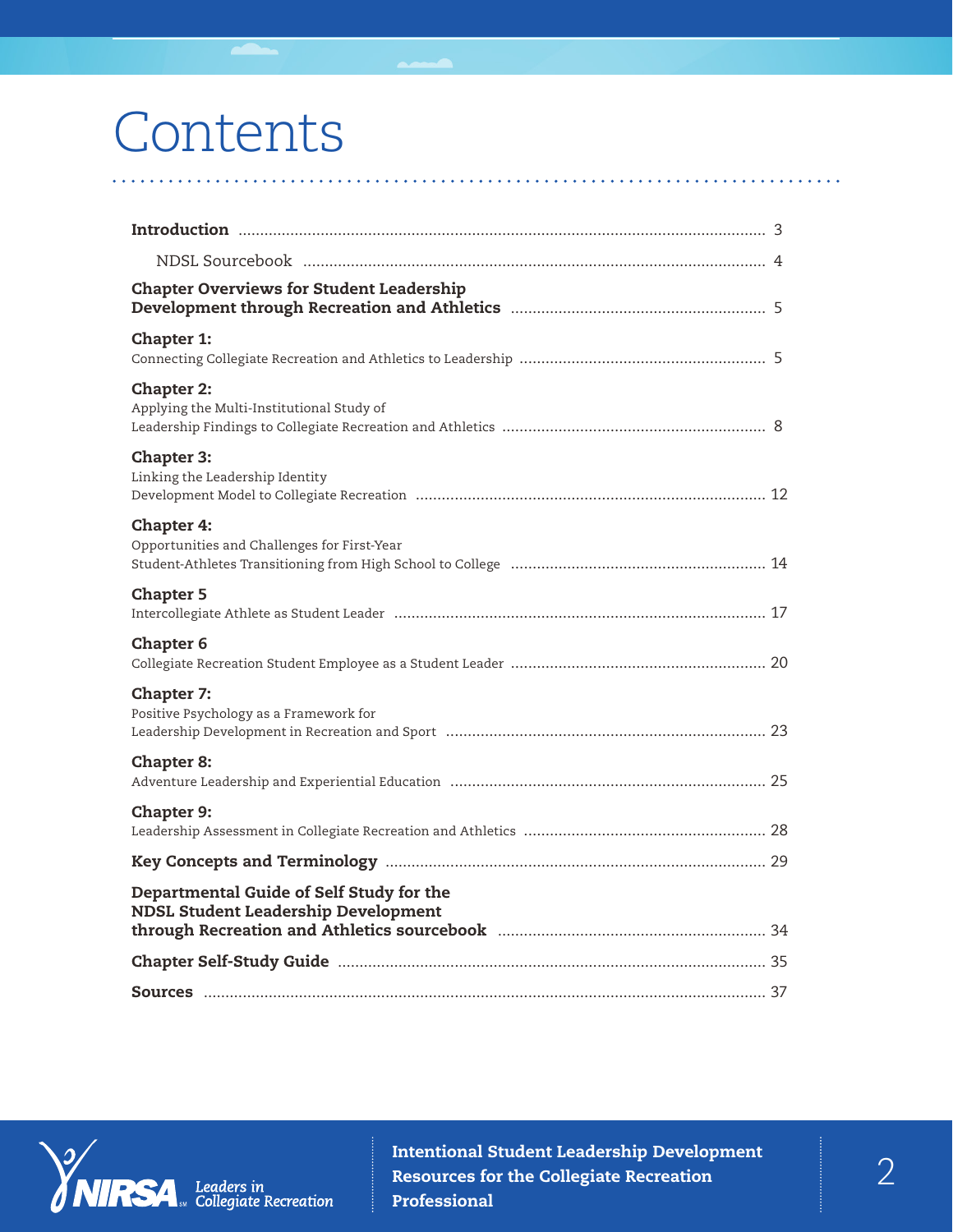# Introduction

s campus recreation professionals—whether we work in aquatics<br>or marketing, facilities, or club sports—most of us are first and<br>foremost in the business of developing students and creating<br>opportunities for students to dev or marketing, facilities, or club sports—most of us are first and foremost in the business of developing students and creating opportunities for students to develop leadership capacity.

Many professionals and departments are intentionally applying one or more leadership development theory or model into their student-employee training. However, anecdotally, we know that the majority of campuses are not drawing upon a specific model or framework when it comes to intentional leadership development of their student staff.

The Leadership Commission has been active in promoting this strategic value of NIRSA since June of 2012. Initially co-chaired by Dr. Don Stenta of the Ohio State University and Dr. Cara McFadden of Elon University, the work of the Commission resulted in the creation of a sourcebook entitled Student Leadership Development through Recreation and Athletics. This sourcebook is designed to engage higher education professionals with concrete competencies that will enhance their understanding of how students' leadership capacity is developed in recreation and athletic environments. It is a part of the New Directions for Student Leadership (NDSL) series from Wiley Books.

The current Leadership Commission has developed this supplement tool to complement that sourcebook, in an effort to enhance member institutions' intentional leadership development practices. The resources contained in this document include chapter overviews, a glossary of higher education key concepts and a departmental guide of self-study.

- Chapter Overviews This section includes an overview of each of the chapters within the sourcebook. It can be used as a quick reference of what models are included within the chapter, discussion points, key concepts, and terminology related to each chapter.
- Key Concepts & Terminology This section of the document is designed to serve as a reference tool, use to provide readers with a clearer understanding of higher education language and theory.
- Departmental Guide of Self Study This final portion of the document is designed to offer facilitators a resource to guide staff through each of the chapters, while concurrently reviewing the current practices of student leadership development being used within the department.

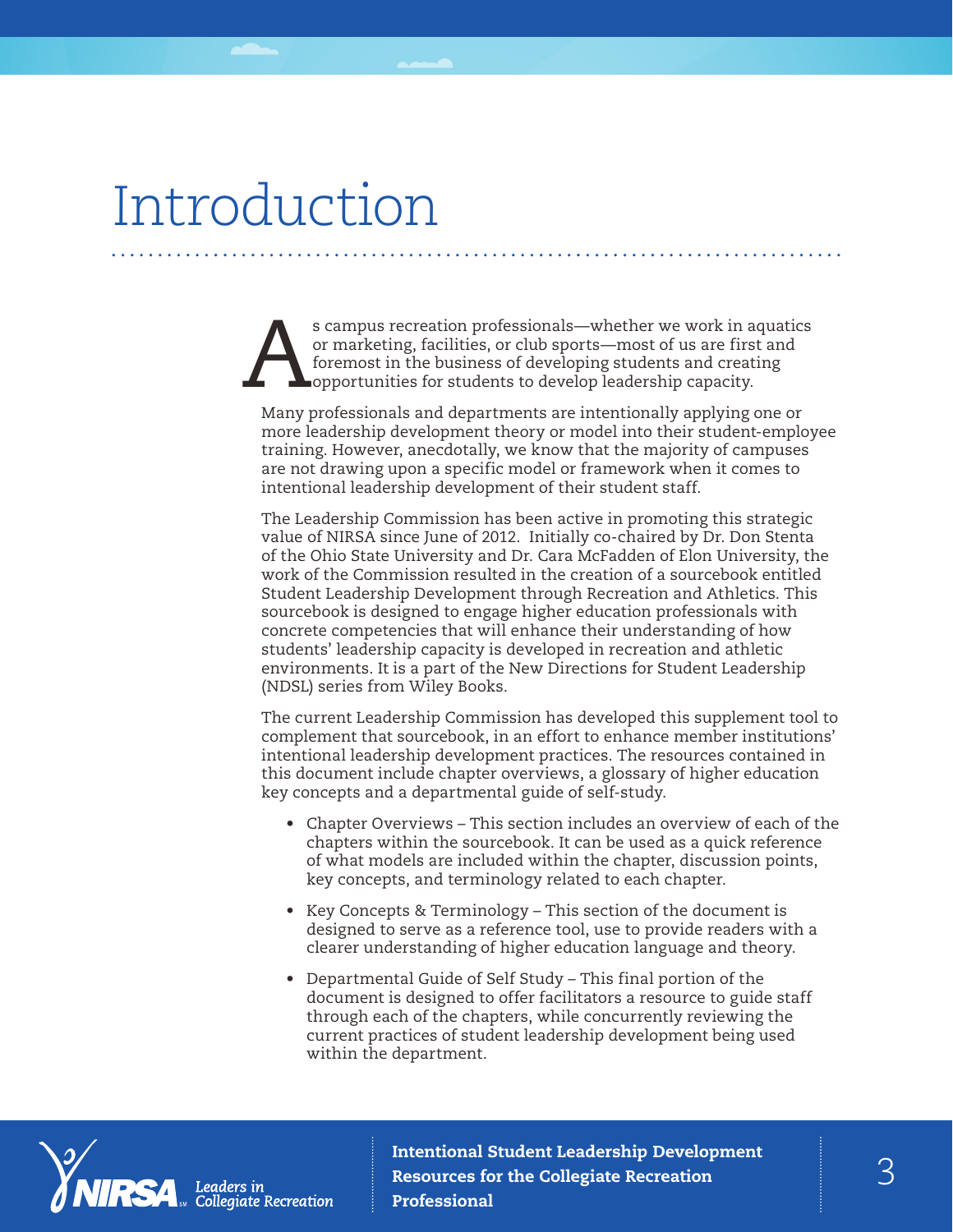Professionals and entire departments can choose to use the resource materials as needed within their professional staff education and training.



# NDSL Sourcebook

Stenta, Donald A., and Cara W. McFadden. *Student Leadership Development through Recreation and* 

*([http://www.wiley.com/WileyCDA/](http://www.wiley.com/WileyCDA/WileyTitle/productCd-111914874X.html) [WileyTitle/productCd-111914874X.html\)](http://www.wiley.com/WileyCDA/WileyTitle/productCd-111914874X.html)* San Francisco: Jossey-Bass, Fall 2015. Print. New Directions for Student Leadership, No. 147.

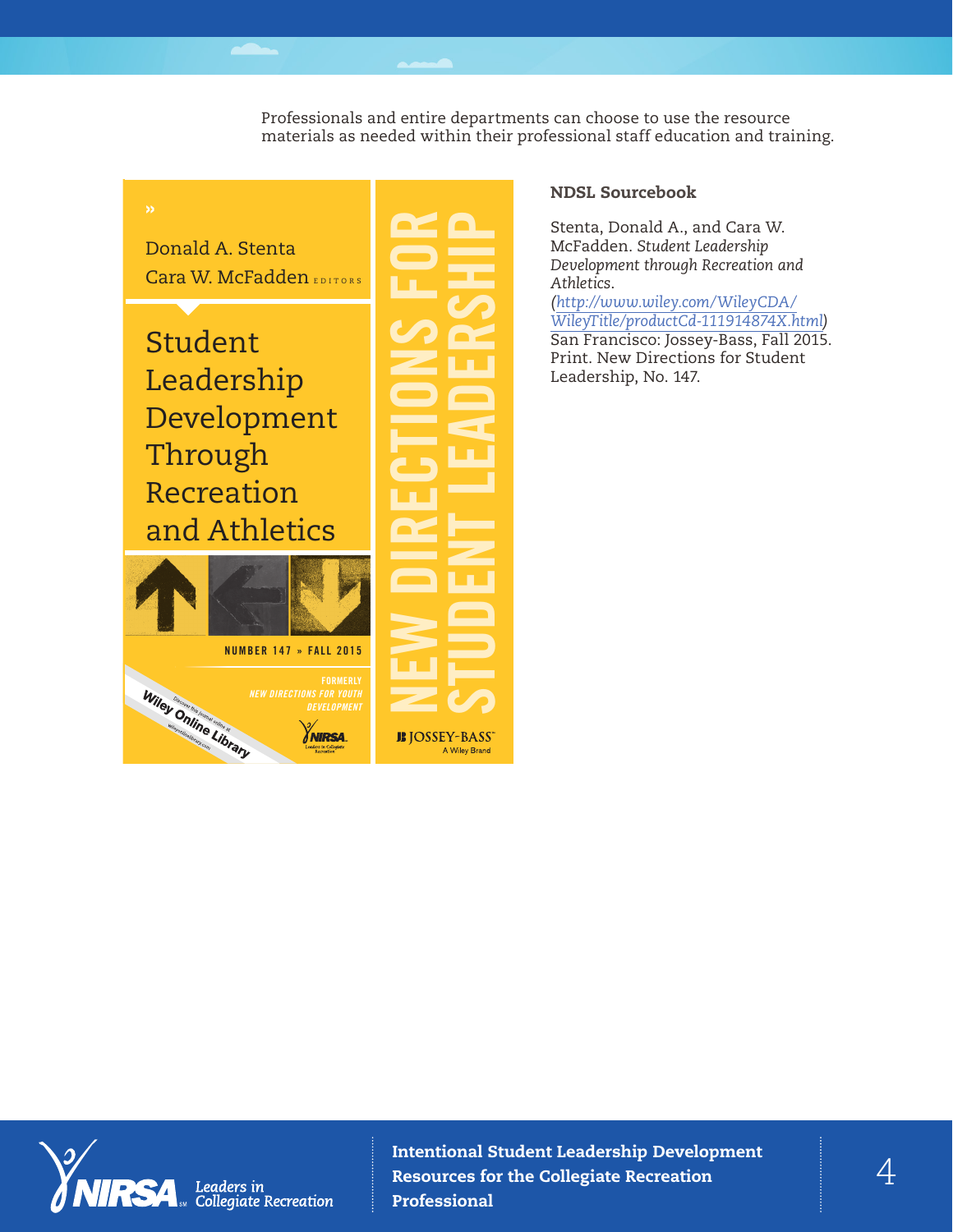# Chapter Overviews for Student Leadership Development through Recreation and Athletics

# *Chapter 1: Connecting Collegiate Recreation and Athletics to Leadership*

*Cara W. McFadden, Donald A Stenta*

### Chapter Overview

- Provide a general overview of leadership models and perspectives utilized to develop student leadership capacity in collegiate recreation and intercollegiate athletics.
- Explore leadership development of students who are participants, employees, and athletes in the context of physical activity, sports, and recreation.
- Provide analysis of student leadership development through the use and understanding of the Social Change Model (SCM).
- Provide introduction and overview of the Relational Leadership Model (RLM) and the Leadership Challenge.

# Topics of Conversation

- Four contextual layers of leadership programs:
	- 1. Higher Education's Purpose
	- 2. Institutional mission
	- 3. Administrative Support
	- 4. Collaborative Environment



Intentional Student Leadership Development<br>Resources for the Collegiate Recreation Resources for the Collegiate Recreation Professional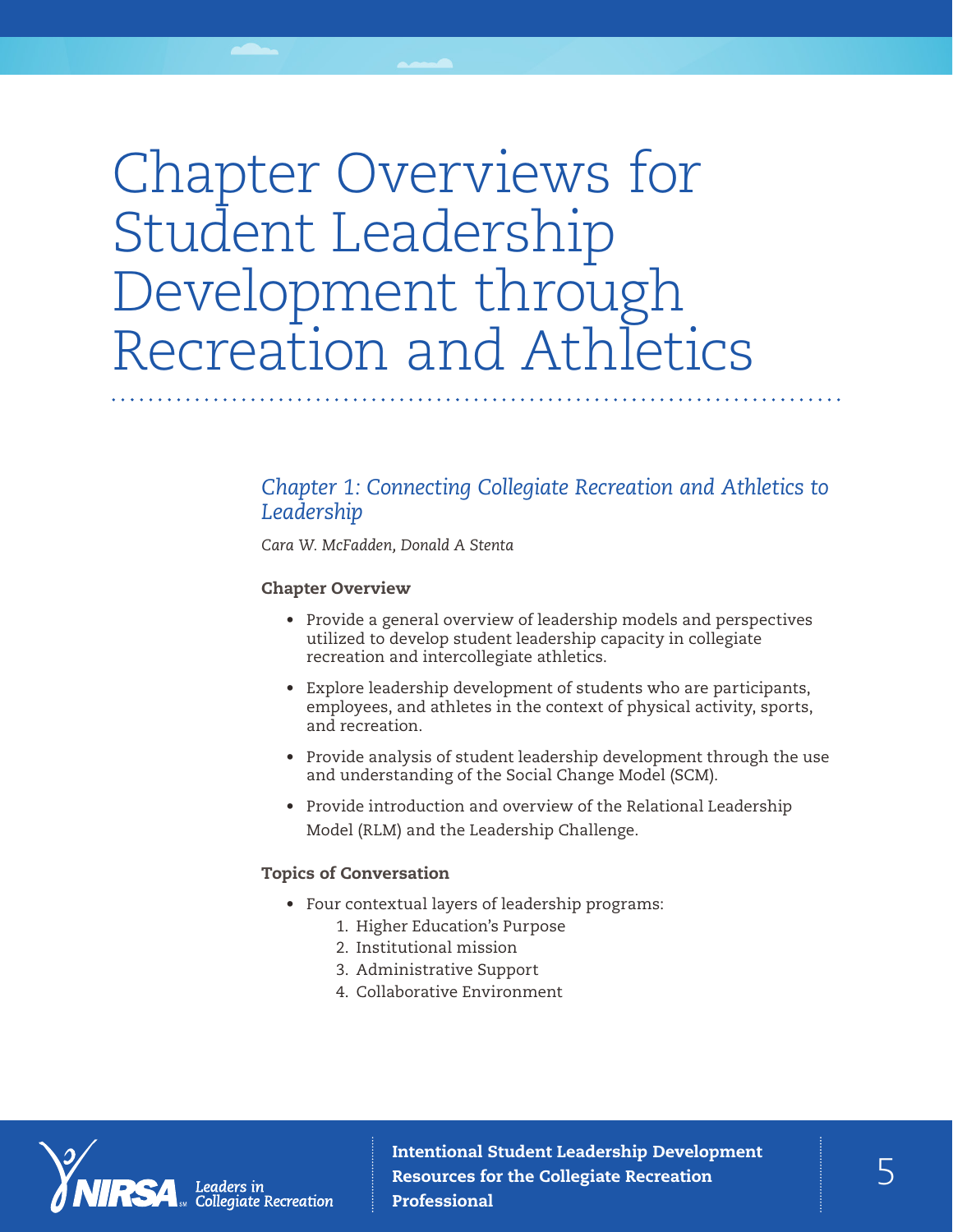- Five suggestions for social change model practical application:
	- 1. Programming
	- 2. Advising or counseling students
	- 3. Advising student organizations or sport club officers
	- 4. Designing classroom instruction & training initiatives
	- 5. Formulating policy
- Intentional use of a leadership model provides the foundation for an integrated approach (this may already be established within the respective University or division; if not, the department should identify)

#### Key concepts

### *(definitions/understanding of):*

- *• Balance of Challenge and Support* (Sanford, 1966): students must be prepared and in a state of readiness before challenge is introduced.
- Leadership Capacity: The knowledge, attitudes, and skills that comprise one's ability to lead successfully

### Practical Examples

- Sport Club Officer trainings:
	- o Implementing intentional trainings that focus on all 3 stages of the social change model *(i.e. Fall Quarter- Individual; Winter-Group; Spring-Community)*
- Incorporate aspects of social change model in Outdoor Adventure Trip curriculum
- Ethics training(s) for all student and professional staff employees
- Sponsorship initiative programs within Intramural and Sport Club programs
- Leadership trainings guide the curriculum development for yearlong developmental focus
- Use to develop progression for student positions/roles within department
- Use of models to guide student advisory boards

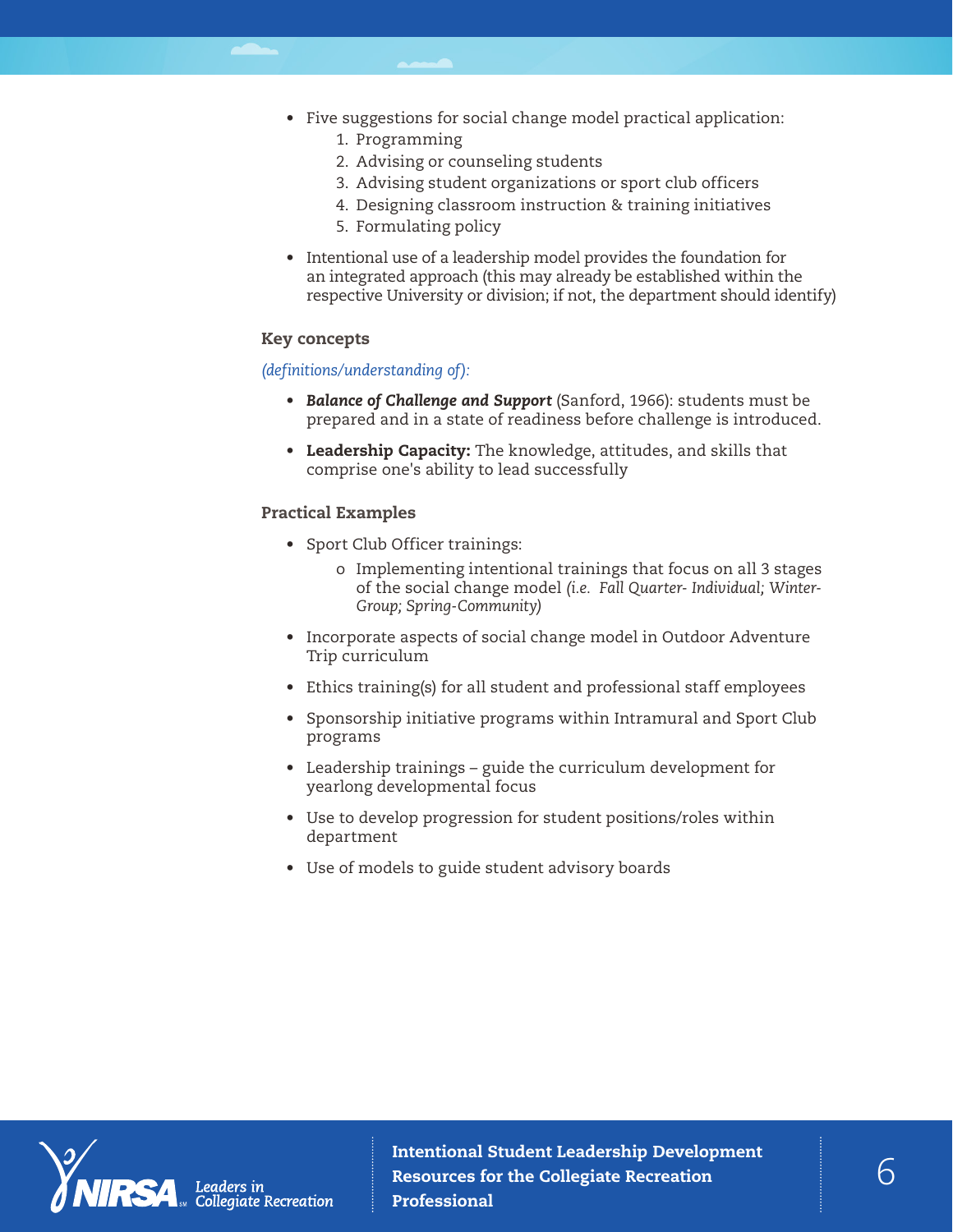#### Resources

- StrengthQuest *(Clifton, Author; Anderson, Author; Schreiner (Contributor)*
- Handbook for Student Leadership Development *(Komives, Dugan, Owen, Slack, Wagner)*
- Student Leadership Competencies Guidebook *(Seemiller)*
- Leadership for a Better World Instructor's Manual *(Komives, Wagner)*
- Collegiate Recreational Sports and Student Leadership Development *(Blumenthal)*

### Models Discussed

#### *Social Change Model (SCM) [Komives, Wagner]*

Used to describe the values that are necessary for leaders to develop as an individual, within a group, or as part of a community.

- The SCM approaches leadership as a purposeful collaborative, valued based process that results in positive social change.
- Advocate for social responsibility and common good
- Comprised of 7 core values, with the final result being that of change (the 8th "C" of the SCM)

#### *Relational Leadership Model (RCM)[Komives, Lucas, McMahon]*

Defines leadership as a relational and ethical process comprised of people attempting to accomplish positive change together.

- Emphasize the elements of being purposeful, inclusive, empowering, ethical, and process-oriented (5 basic elements of the model).
- Focus placed on values and relationships (that emerge from this value-driven approach to leadership).

#### *Leadership Challenge: The Five Practices and Ten Commitments of Leadership [Kouzes and Posner]*

Purpose: Encourages individuals to think about how to incorporate the below five practices in their leadership experiences.

- Challenge the process
- Inspire a shared vision
- Model the way
- Enable others to act
- Encourage the heart

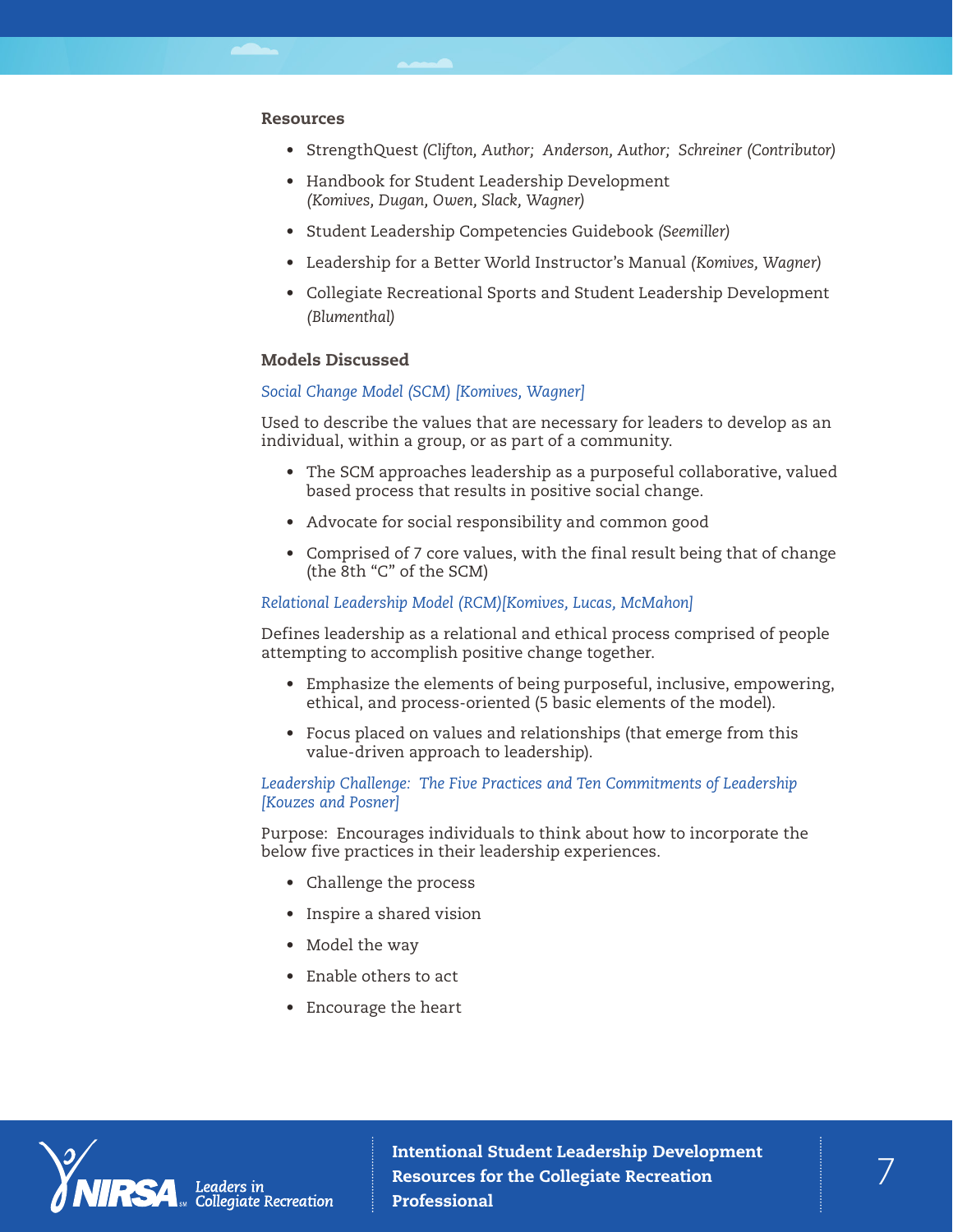# *Chapter 2: Applying the Multi-Institutional Study of Leadership Findings to Collegiate Recreation and Athletics*

*Gordon M. Nesbitt, Anthony Grant*

#### Chapter Overview

- This chapter reviews the key findings of the Mulit-Institutional Study of Leadership (MSL), specifically surrounding the four highimpact practices which result in the highest gains in leadership development including:
	- o Sociocultural conversations with peers (conversations across and about difference)
	- o Mentoring relationships
	- o Community service
	- o Memberships in off-campus organizations
- The key component that needs to be implemented is the ability to educate this population on the language and theory behind these practical experiences. Once this language and theory is learned by individuals they will have a greater ability to apply their leadership skills in all aspects of their life.

#### Topics of Conversation

- Sociocultural conversations
	- o Strongest predictor of socially responsible leadership
	- o Allows individuals to confront their own beliefs, assumptions, bias's and creates the possibility to learn about others way of thinking (know thyself to know others)
	- o Environment can be formal, semiformal, or informal
	- o Critical to develop an appreciation for multiculturalism to build inclusiveness, collaboration, and common purpose; which is aided through the ability to empathize with others and engender trust
- Mentoring relationships
	- o Positive mentoring relationships include a commitment to time and frequency of contact, trust, respect, interpersonal skills, and professional development
- Community service
	- o Service learning has the potential to: develop critical grouprelated skills, deepen personal commitments to specific issues; build resilience for working in complex systems to create change, and disrupt assumptions about how social systems operate



Intentional Student Leadership Development<br>Resources for the Collegiate Recreation Resources for the Collegiate Recreation Professional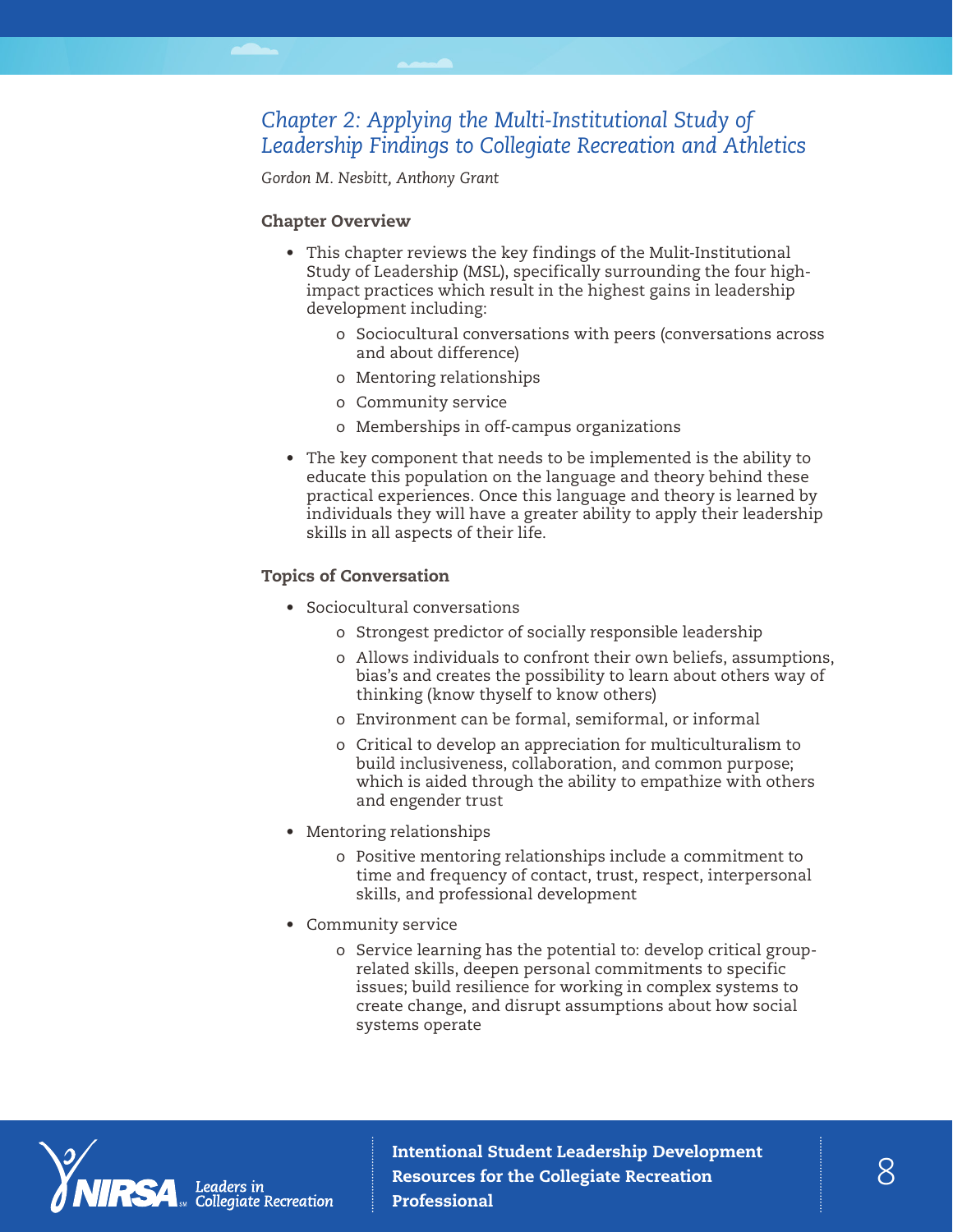- o It is not enough to simply participate in community service; participants need to reflect on the experience (discuss what they did; why; how it impacts the organization; how it impacts the service participants, etc.)
- Results of High Impact Practices
	- o Leadership Efficacy
	- o Developmental Readiness (increasing levels of complexity for which students are prepared)
	- o Resilience (characteristics that enable one to persist in the midst of adversity and positively cope with stress)
	- o Social Perspective Taking (the ability to take another person's point of view as well as accurately infer the thoughts and feelings of others)
- For application across varying institutions, it is critical to consider the following in a very intentional manner:
	- o Understand the language and the process behind leadership development
	- o Develop teaching components that clarify the "why" behind key concepts and theories
	- o Develop a format that allows each individual to reflect and discover their own leadership theories

#### Key concepts

#### *(Definitions/understanding of)*

- Multi-Institutional Study of Leadership (MSL) [Dugan, Kodama, Correia, and Associates, 2013]: The MSL is an instrument based on the Socially Responsible Leadership Scale measuring the Social Change Model of Leadership that was developed by John Dugan in 2006. The MSL now assesses a broader range of leadership and college outcomes and the experiences that influence them. To date, data has been collected from over 250 colleges and universities in Canada, Jamaica, Mexico, and the United States.
- Leadership capacity: The knowledge, attitudes, and skills that comprise one's ability to lead successfully
- Leadership self-efficacy: One's internal belief (confidence) regarding the likelihood they will be successful when attempting to lead
- Leadership behaviors: The actual enactment of leadership; functional manifestation
- Sociocultural Conversations with Peers: Formal and informal dialogues with peers about differences (i.e., topics which elicit a wide range of perspectives) as well as interactions across differences (e.g., with people who have different backgrounds and beliefs than oneself)

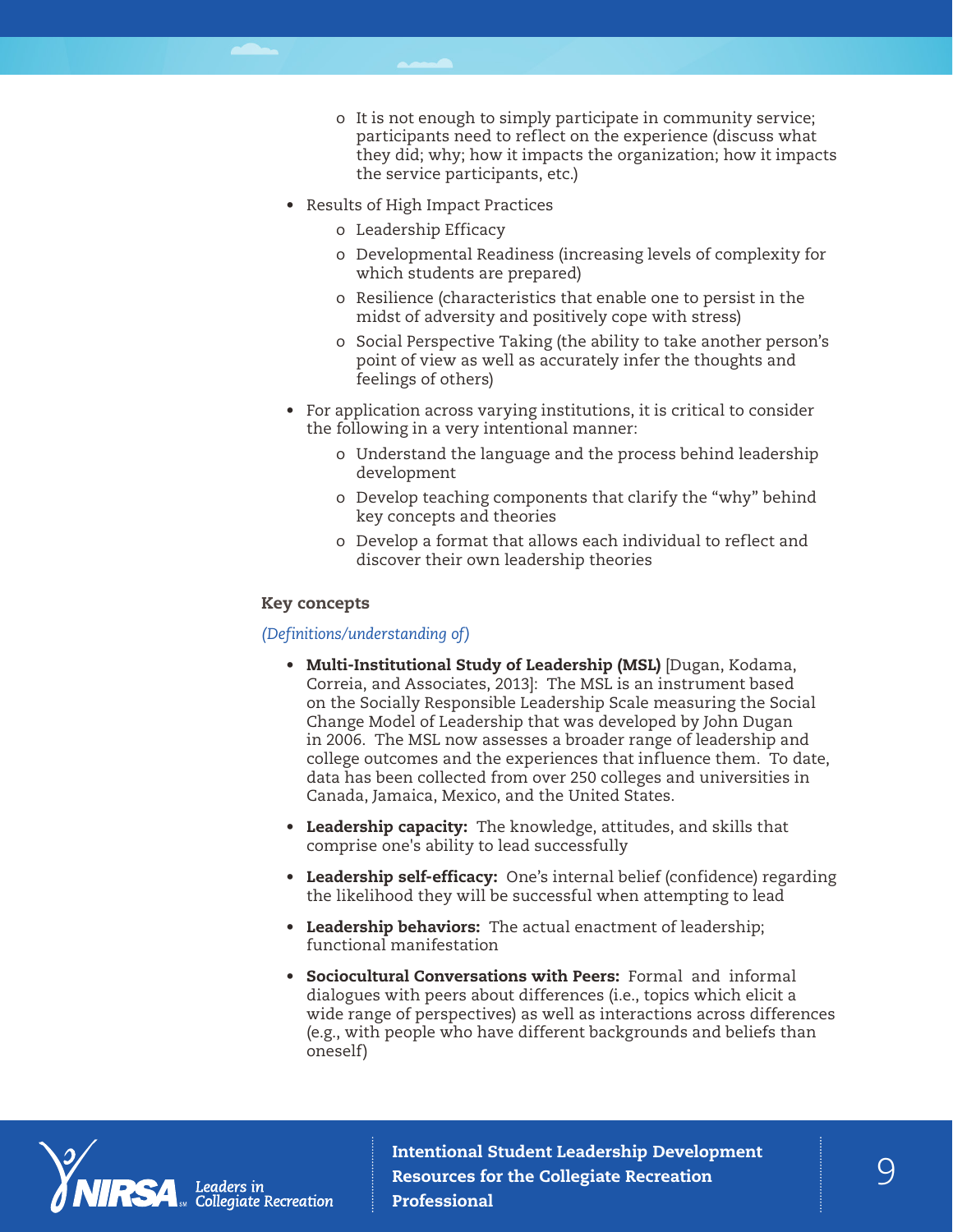- Mentoring Relationships: Strong, organic, and influential mentorship opportunities affect individuals differently; these opportunities have to be specific and intentional to the individual in order for a positive affect and gains leadership capacity
- Community Service: The ability to engage in community service in order to enhance leadership qualities while also developing stronger personal opinions on social issues; the key to effective community service learning is the ability to reflect on the experience after completion
- Membership in Off-Campus Organizations: Gives students the opportunity to apply leadership learning in "real world" environments (Defined in the MSL report as "engaged membership in community-based or work organizations unaffiliated with the college or university")

### Practical Examples

- Create environments for formal and informal conversations across difference to take place (trainings, on-the-job, discussion, IM captain's meetings, Sport Club trainings, etc.)
- Cultivate a more diverse environment through intentional hiring practices that seek a more diverse team
- Develop a mentor program, pairing veteran staff with new staff
- Create a departmental community service opportunity, complete with reflection on the experience; can also be emphasized programmatically (i.e. Sport Clubs)
- Encourage students and professionals to not only attend NIRSA related conferences and workshops, but to take an active role in presenting or being part of committees, etc.
- Teach students about leadership, what it takes to be a leader, and that it is a group process
- Develop a leadership training program, potentially in the frame of classes or sessions on leadership and group processing such that it is required for eligibility for promotional into positional leadership roles
- In performance evaluations, place emphasis on personal development and feedback on job performance

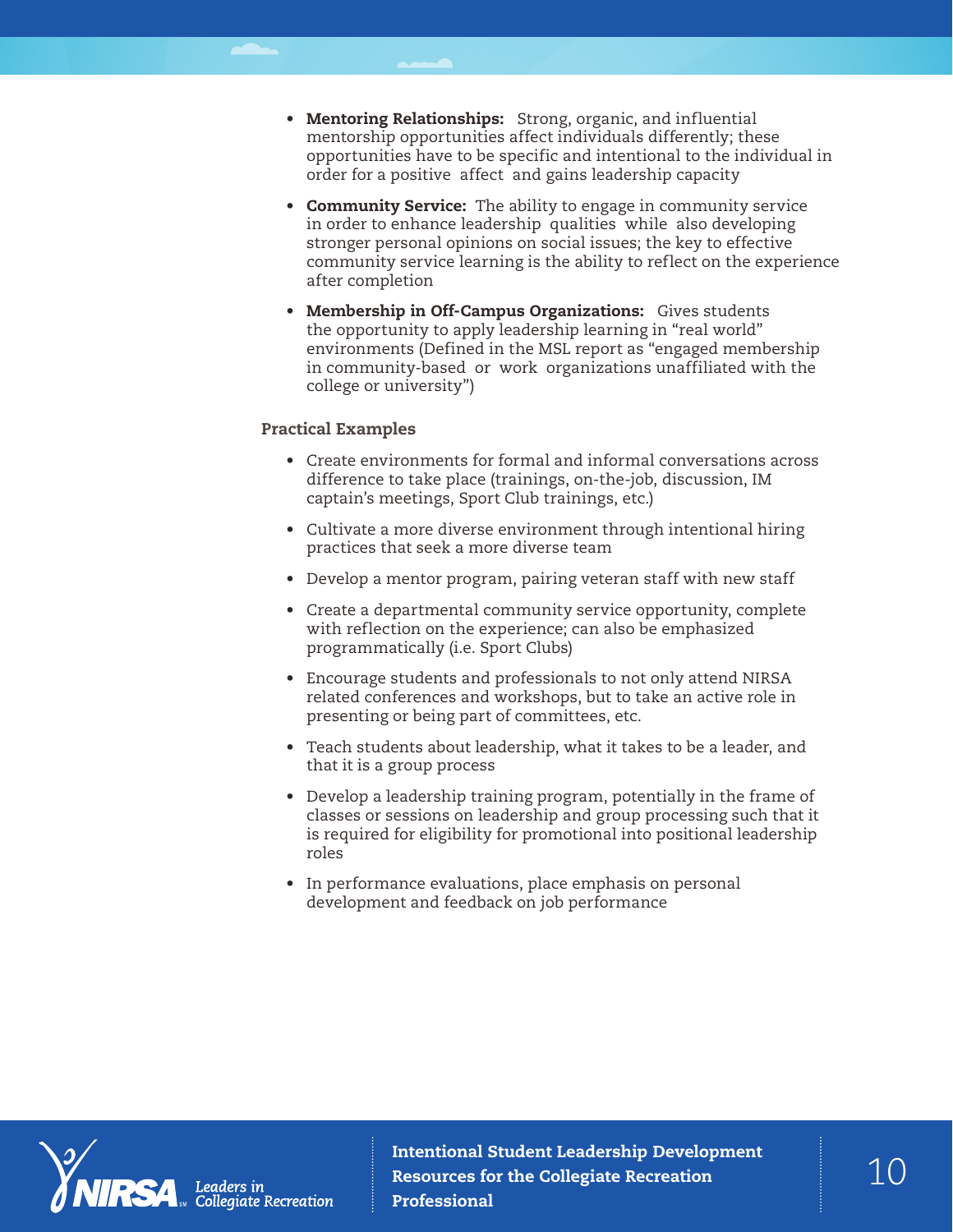#### Resources

- MSL Report *(Dugan, Kodama, Correia, and Associates, 2013)*
- Leadership in Intramurals and Sport Clubs: Examining Influences to Enhance Educational Impact *(Dugan, Torrez, and Turman, 2014)*
- Center for Leadership at Elon University *[\(www.elon.edu/eweb/students/leadership/default.xhtml\)](http://www.elon.edu/eweb/students/leadership/default.xhtml)*
- Leadership Development at Ithaca College *([http://ithica.edu.acl.osema.leadership/\)](http://ithica.edu.acl.osema.leadership/)*
- Leadership Education Advancement Project (LEAP) at Lycoming College *([www.lycoming.edu/studentPrgorams/leap.aspx\)](http://www.lycoming.edu/studentPrgorams/leap.aspx)*
- Tim Elmore Growing Leaders Habitudes Programs *([https://growingleaders.com/\)](https://growingleaders.com/)*

#### Model Discussed

• Social Change Model( SCM) *[Komives, Wagner, HERI, 1996]*



Intentional Student Leadership Development  $\mathbb{1}$ Professional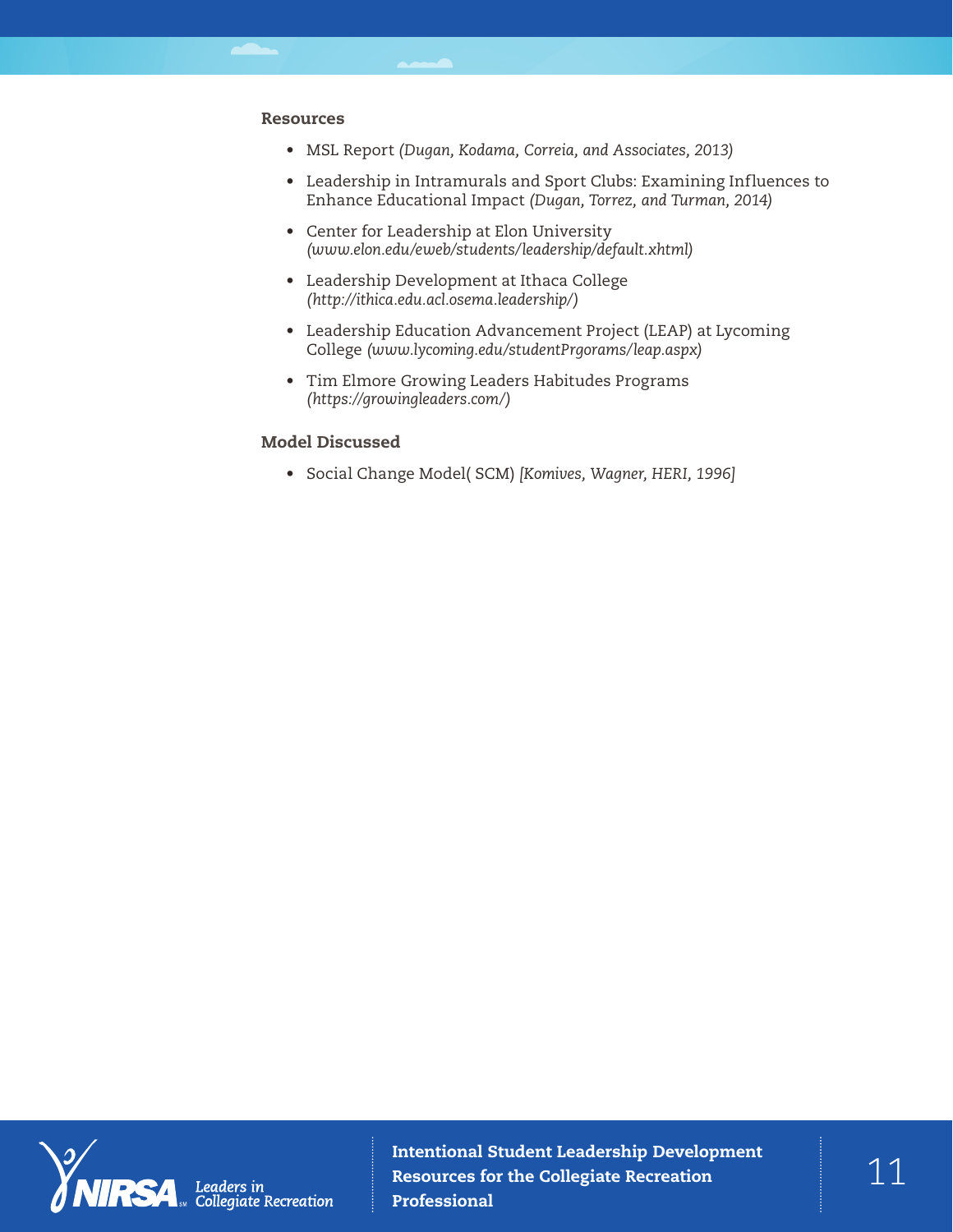# *Chapter 3: Linking the Leadership Identity Development Model to Collegiate Recreation*

*Stacey L. Hall*

### Chapter Overview

- The Leadership Identity Development (LID) Model (Komives, Owen, Longerbeam, Mainella, & Osteen, 2005) provides a stage leadership development model for college students that can be applied to collegiate recreation student staff, volunteers, participants, and varsity student-athletes.
- This chapter provides guidance to implement the model in these settings and to create environments that support development. (p. 33, New Directions).

### Topics of Conversation

- Overview of stages of the model: Awareness, Exploration/ Engagement, Leader identified, Leadership Differentiated, Generativity, Integration/Synthesis.
- Application of the model. This chapter discusses several areas within collegiate recreation where the model can be applied.
- Challenges of applying the model

#### Key concepts

#### *(Definitions/understanding of)*

- Awareness Becoming aware of how some people lead and influence others. Students can identify that leadership is around them, typically exhibited by those in positions of authority.
- Exploration/Engagement Immersion in a breadth of group experiences. Students begin to have experiences as a member of a group (elementary or middle school).

#### Practical Examples

- The first step is to assess the current LID stage of the student. Through interaction with the student, professionals can begin to gauge what stage the student is in.
- Professionals should equip the students with the language of leadership. By seeing the LID model, students enhance their understanding of leadership development as it provides them with terms to understand and process.



Intentional Student Leadership Development<br>Resources for the Collegiate Recreation  $\begin{array}{c} 1 \end{array}$ Resources for the Collegiate Recreation Professional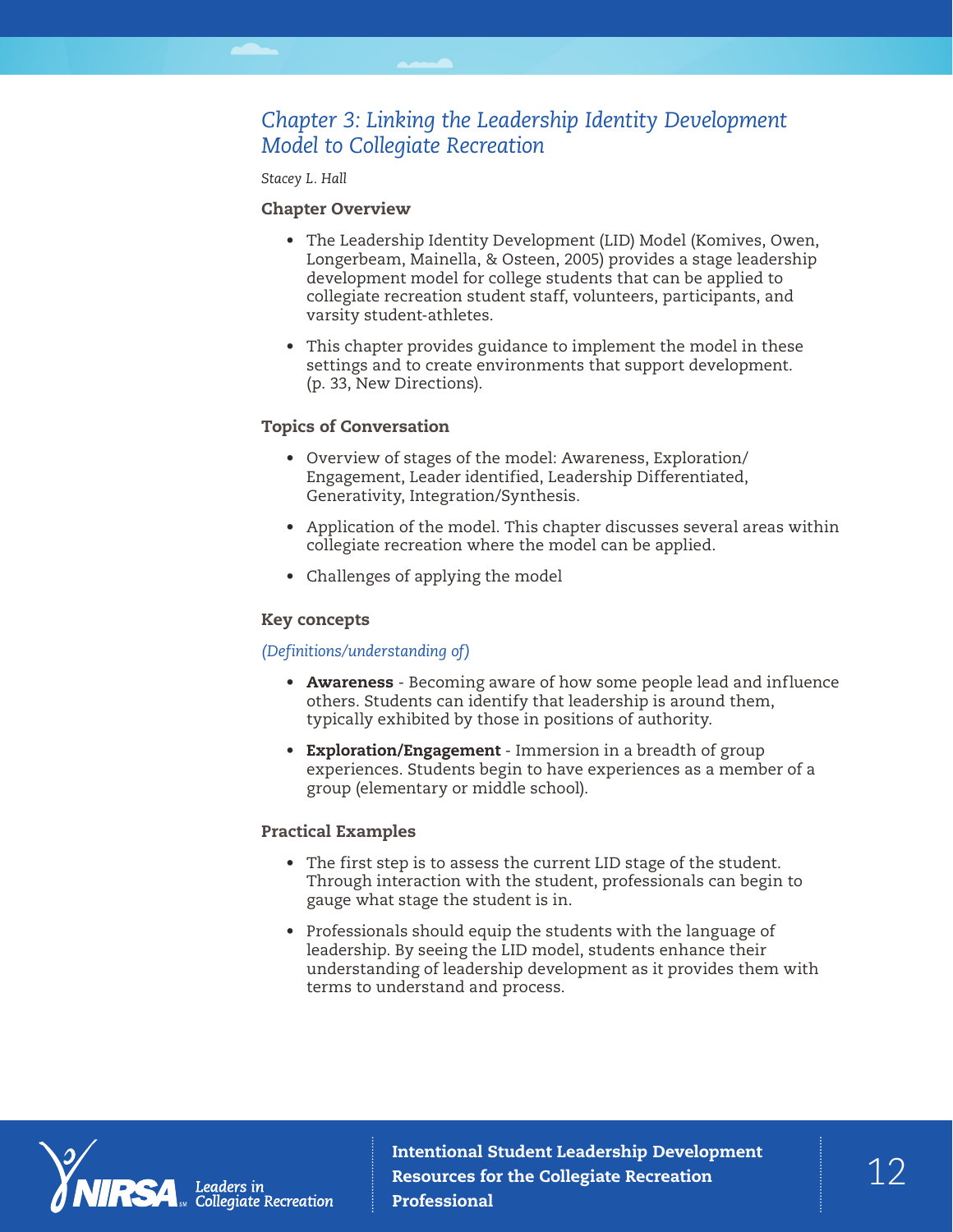## Resources

- Guthrie & Jones (2012, Winter). Teaching and learning: Using experiential learning and reflection for leadership education, New Directions for Student Services: No. 140.
- Komives et al. (2006). A leadership identity development model, Journal of College Student

# Model Discussed

• Leadership Identity Development (LID) Model *(Komives, Owen, Longerbeam, Mainella, & Osteen, 2005)*



Intentional Student Leadership Development  $\begin{array}{c} \texttt{13} \ \texttt{13} \end{array} \begin{array}{c} \texttt{14} \ \texttt{13} \end{array}$ Professional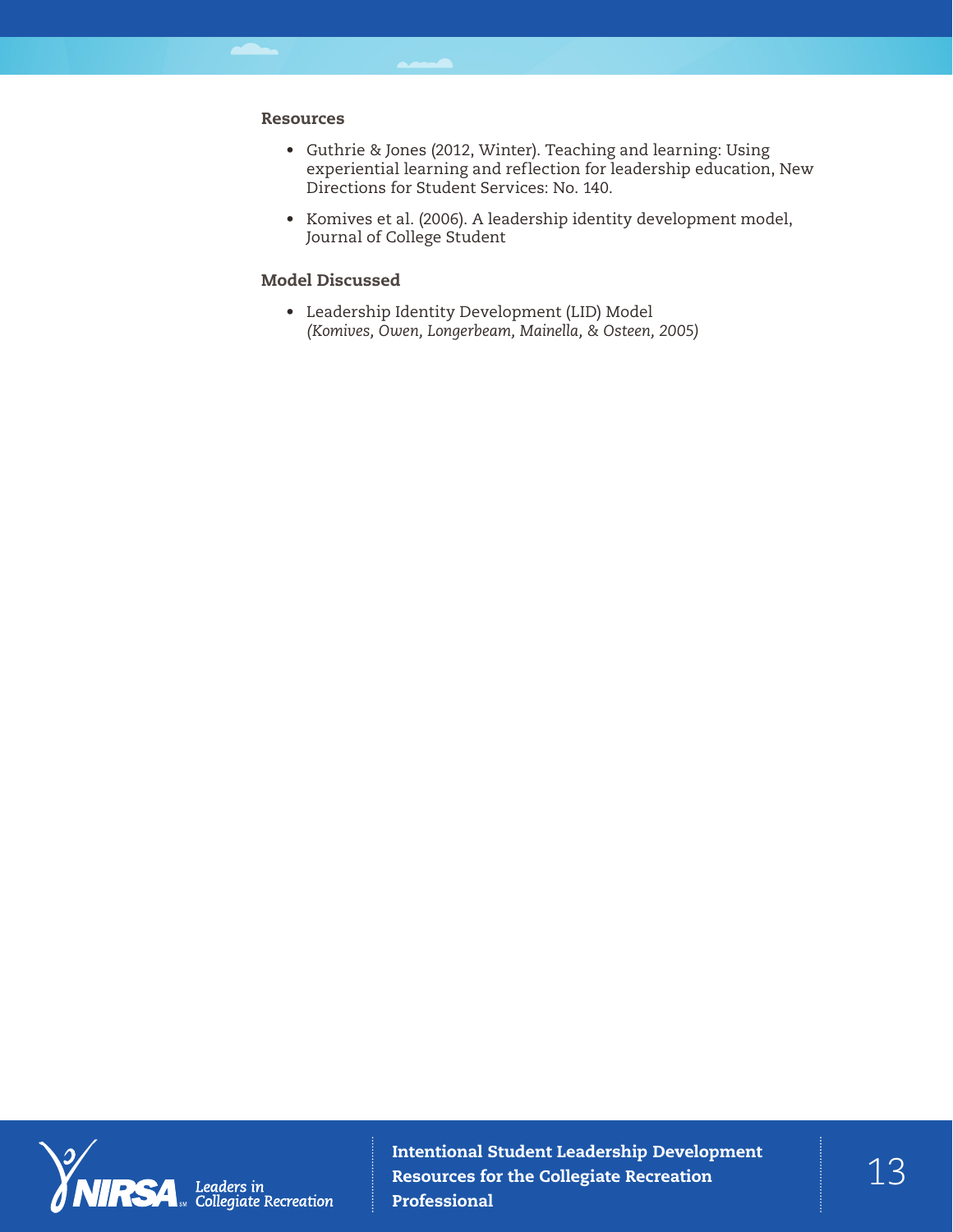# *Chapter 4 – Opportunities and Challenges for First-Year Student-Athletes Transitioning from High School to College*

*Joy Gaston Gayles, Ashley R. Baker*

# Chapter Overview

- There are many benefits to participating in high school athletics with research proving greater success in other areas such as academics, social interactions, and leadership development. In the 2012-2013 academic year there were roughly 7.7 million teens participating in high school sports in the United States.
- As this population looks to participate at the next level, they are met with the reality that only 5% of athletes get the opportunity to continue their sport participation at the collegiate level. This select group will then face a rigorous process of being recruited, following NCAA rules and regulations, and becoming cleared by the NCAA clearing house. This process all takes place before having to make the toughest decision of which institution to attend. Students entering college are faced with many challenges and opportunities as they make this transition from high school.
- Due to unique time demands of collegiate student-athletes it is difficult to find a balance in the three major domains consisting of academic, sport, and social. Many experiences gained through sport allow athletes to develop quicker because they can apply those skills to other avenues in life. Some of these opportunities are preformed social groups, leadership roles, team dynamics, and academic help.
- Athletics allows for a controlled environment to develop and grow. Sport becomes a detriment to the student-athlete when their time demand and stress becomes too overwhelming. This population is held to more intense academic eligibility rules, their schedules are more demanding due to practice times, travel, medical attention, etc. When this population has less time to explore and grow socially outside of athletics they are stifled in their overall growth. A college age student needs to develop in two major ways, psychosocially and cognitively.
- It is important for administrators to understand these development areas in order to cater to the needs of the student-athlete population in a balanced manor. Successful administrations will embrace these key factors in the growth and development of their student-athletes and in turn this population will thrive.



Intentional Student Leadership Development<br>Resources for the Collegiate Recreation  $\begin{array}{c} \uparrow \end{array}$ Resources for the Collegiate Recreation Professional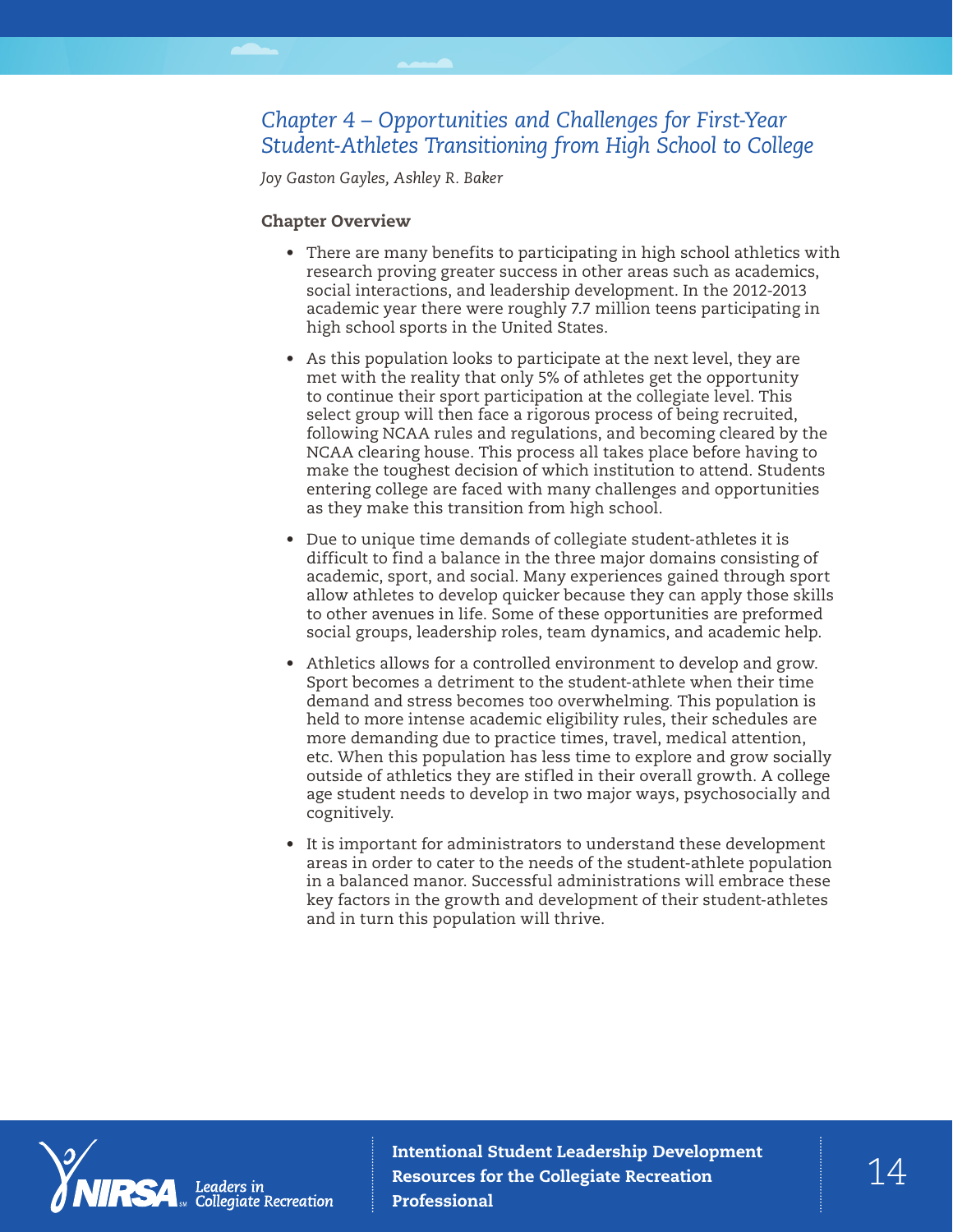## Topics of Conversation

- How to effectively teach the student development model to the student population in order for them to understand theoretically how they are developing and transitioning during their college years
- The similarities and differences between intercollegiate NCAA athletes, competitive sport club athletes, intramural athletes, and the student who exercises routinely
- What are the key challenges and opportunities that the above groups face

#### Key Concepts

### *(Definitions/understanding of)*

- Role Engulfment: over identification with athletic roles and responsibilities at the expense of adequate identification with academic roles and responsibilities.
- Psychosocial: capacity to define oneself in a positive healthy way, communicate and work effectively with others, and make commitments and express values that reflect one's identity
- Cognitive: focuses on how individuals make meaning of their experiences. How people perceive, organize, and evaluate experiences and events that happen in their lives

## Practical Examples

- Market the competitive sport clubs to the 7.7 million high school student athletes in more of a recruiting manner very similar to NCAA student-athletes. This could help promote the opportunities highlighted in the chapter but also allowing for greater social flexibility and growth described as a challenge for the NCAA student-athlete
- Target the competitive sport club population and create discussion groups with leaders from those groups in order to better educate and identify their needs
- Generating more opportunities to focus on and teach healthy first year transitions to the student population

#### Resources

- University counselling centers or wellness centers
- NCAA Leadership Development
- N4A Resources



Intentional Student Leadership Development<br>Resources for the Collegiate Recreation  $\begin{array}{c} \uparrow \\ \hline \end{array}$ Resources for the Collegiate Recreation Professional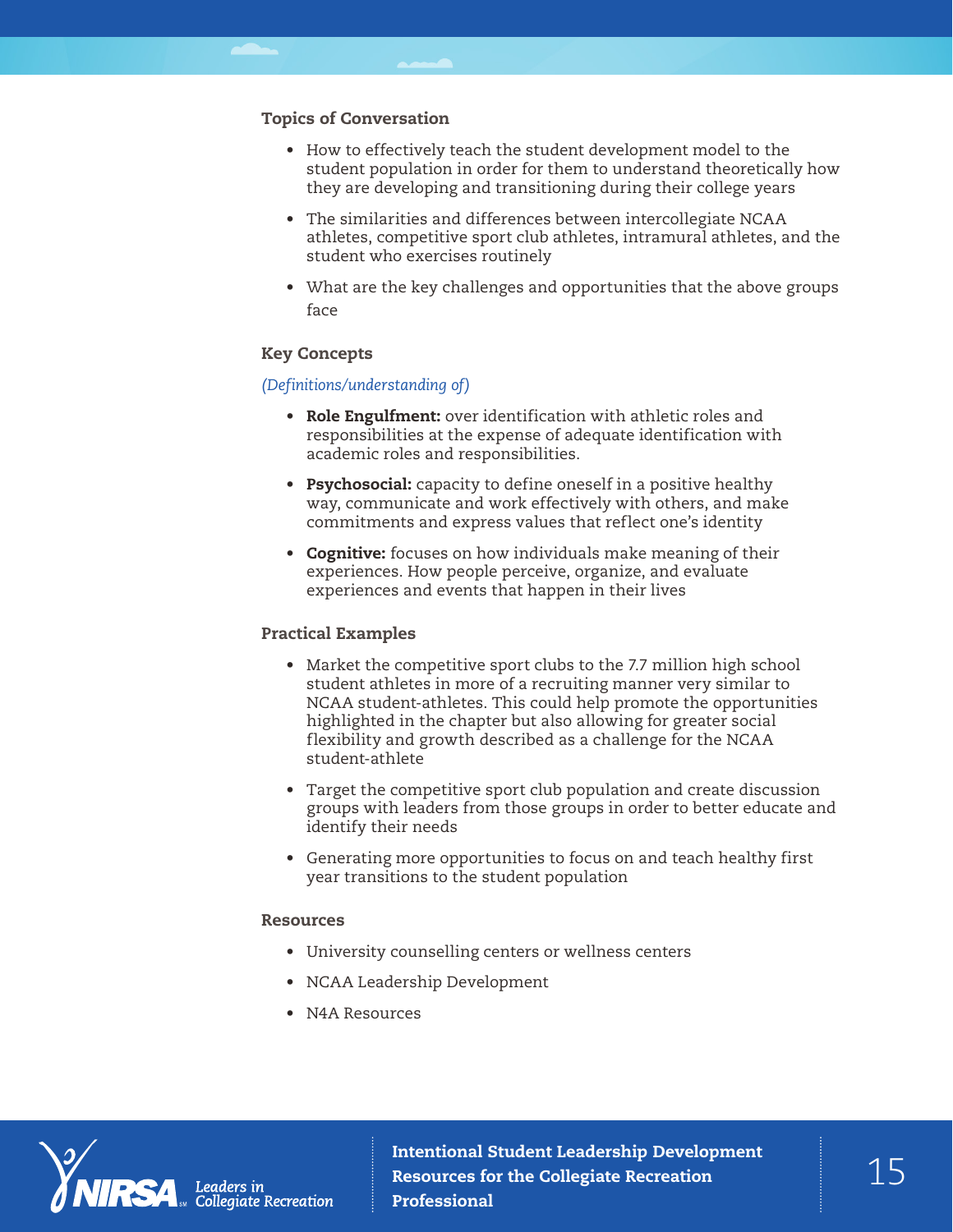### Models Discussed

#### *Schlossberg's Theory*

Anticipated transitions, unanticipated transitions, and non-events. Three phases, moving in, moving through, and moving out. 4 S strategy of coping with the difficulties of transition through dimensions of self, situation, strategies, and supports

#### *Chickering and Reisser Seven Vectors*

Developing competence, managing emotions, moving through autonomy toward interdependence, establishing identity, developing purpose, and developing integrity, developing mature interpersonal relationships

#### *Perry's Scheme*

Scheme of intellectual development outlines nine schemas that describe how individuals make meaning that move from black and white, right and wrong thinking, to becoming comfortable with multiple realities and ultimately using evidence to weigh multiple arguments as better than or worse than

#### *Kohlberg's Theory*

Theory of moral development describes three phases of moral development that move from preconventional reasoning to postconventional reasoning

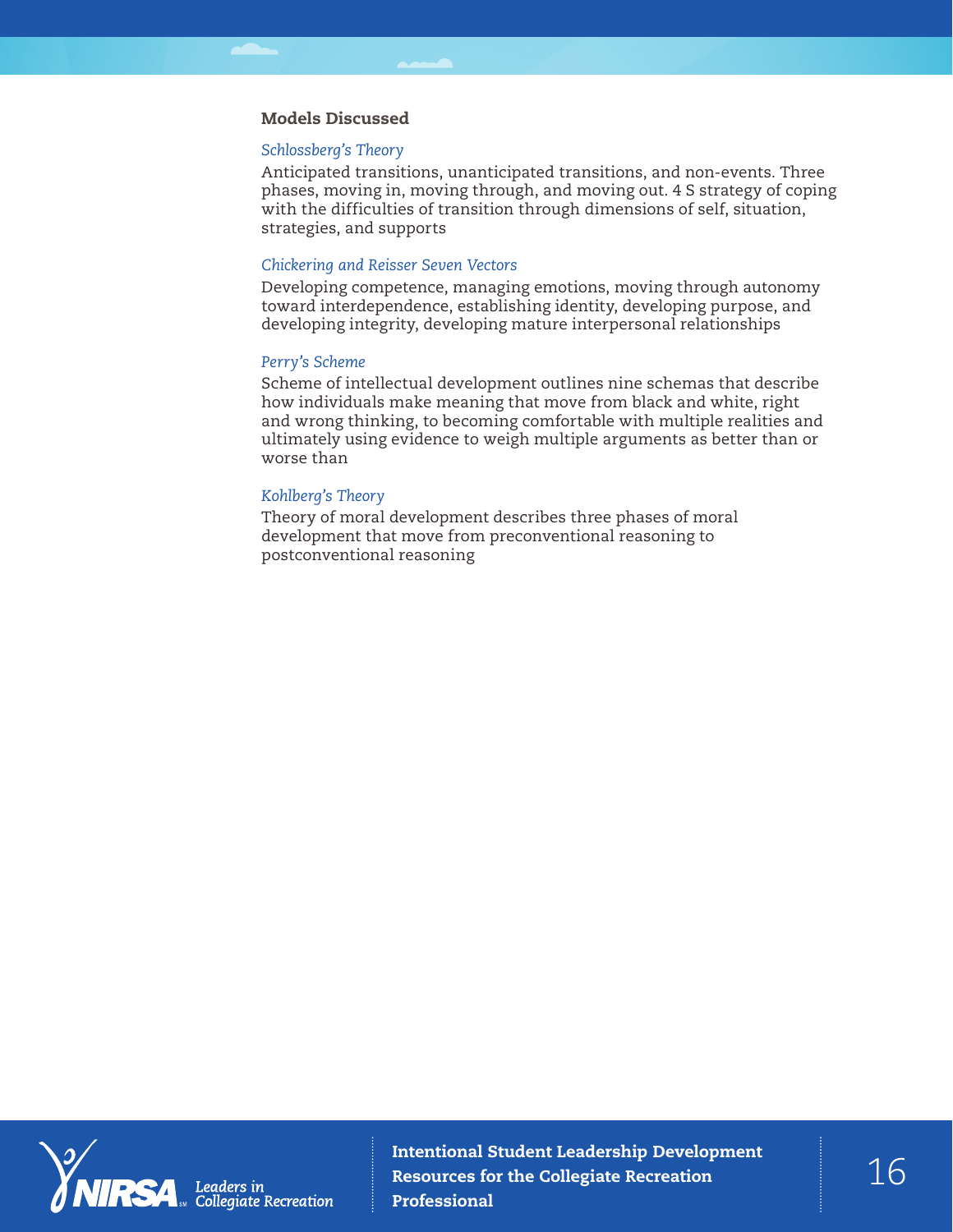# *Chapter 5 – Intercollegiate Athlete as Student Leader*

*Anthony Weaver & Kathleen Simet*

#### Chapter Overview

- In sport, wins and losses are ultimately how success is measured. Coaches blame losses on greater elements such as the lack of leadership, which ultimately leads to the team's demise. In order to generate great leadership student-athletes must learn how to develop their skills. This takes time that many student-athletes do not have.
- It is important for athletic departments to set up specific leadership development programs that will target this unique population. In order for these programs to have success there must be positive support and buy in from coaches and administration. A coach is an influential figure who is close to the student-athletes each and every day.
- Their philosophy and support will propel their student-athletes to participate in programming that will enhance their leadership abilities in the classroom, on the playing field, and in life. A leader does not always have to be a captain it can be anyone. A leader is an extension of the coach on and off the playing field. This person is a good role model, someone who pushes others to do their best, and someone who can build team chemistry.
- The MSL report explains the high-impact areas of sociocultural conversations and mentoring relationships. These two areas are extremely important in the leadership development of studentathletes. In order for this population to grow they need to develop self-leadership. These individuals need to be able to see where they fit in and how they can lead in all domains of life.
- These departmental leadership programs need to reflect coach's philosophies but in order to keep continuity these programs need to be driven by the athletics department and campus as a whole. These programs need to be intentional and cater to the unique time constraints of the student-athlete population.

#### Topics of Conversation

- Who are the key stakeholders and mentors in campus recreation on each campus?
- How can cohesive units be created and educated throughout campus recreation and when are educational processes presented to the larger campus recreation entities?
- Should there be a crossover between campus recreation and intercollegiate athletics departments on leadership development and education

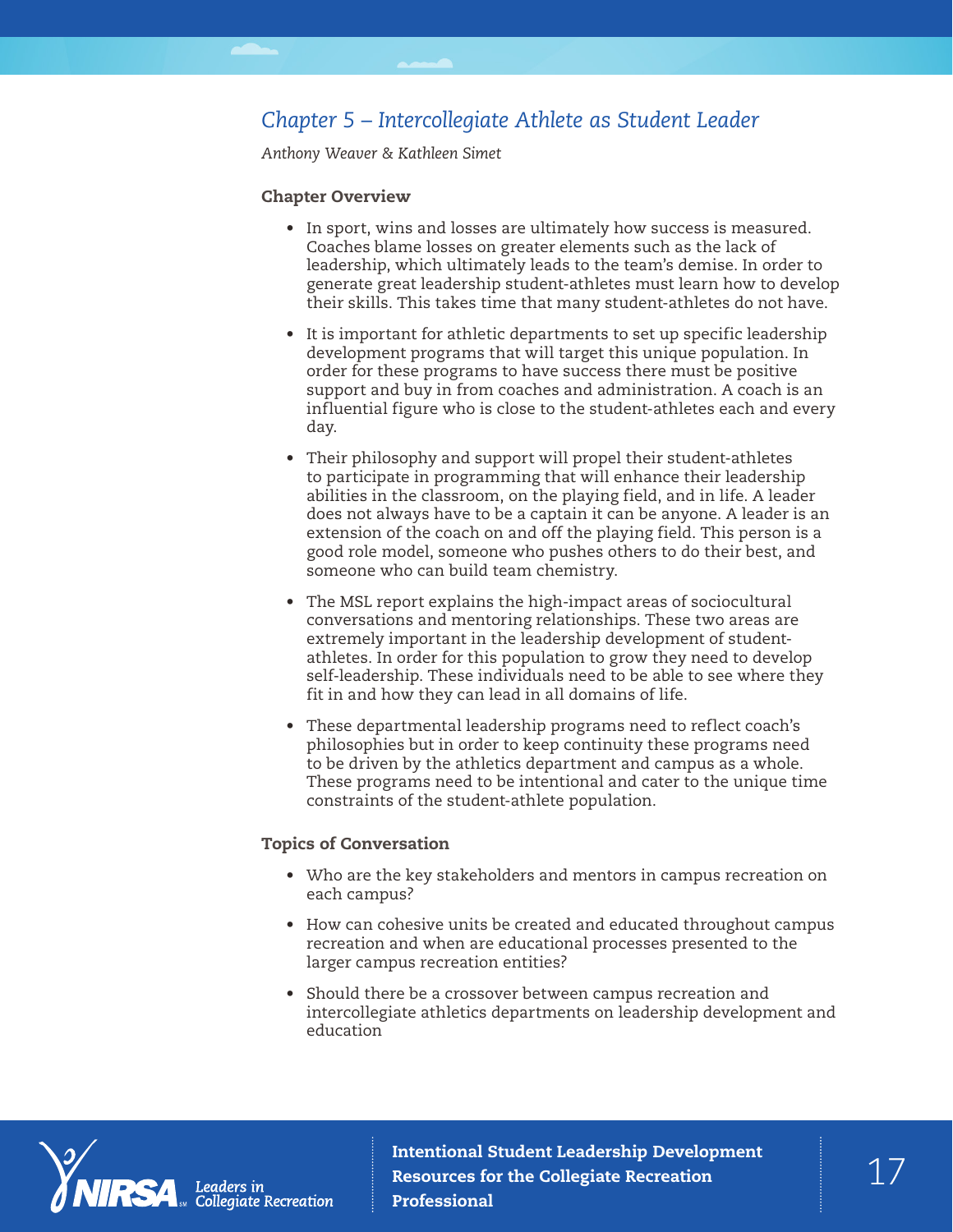### Key Concepts

- High Impact Practices (HIP): Practices that have been found to yield the greatest impact on building leadership capacity
- Sociocultural Conversation: Formal and informal dialogues with about differences (i.e., topics which elicit a wide range of perspectives) as well as interactions across differences (e.g., with people who have different backgrounds and beliefs than oneself)
- Mentoring Relationship: Strong, organic, and influential relationship opportunities; these opportunities have to be specific and intentional to the individual in order for a positive affect and gains in leadership capacity
- NCAA Student-Athlete Leadership Forum: A program focused on helping student athletes in communication, assess behavioral and communication styles, gain appreciation for diversity and clarify their values (NCAA, n.d.)

### Practical Examples

- Generating a mentorship program for recreation entities such as sport clubs, student employees, intramurals, etc.
- Incorporating current event discussions within campus recreation in order to generate sociocultural conversations within a recreation environment

#### Resources

- University of Wisconsin Madison Athletic Department initiatives in Diversity and Inclusion
- NCAA Student-Athlete Leadership Forum *[www.ncaa.org/about/resources/leadership-development/student-athlete-leadership-forum](http://www.ncaa.org/about/resources/leadership-development/student-athlete-leadership-forum)*
- Marquette S.T.A.R. program (Students Taking Active Roles)
- Duke University Athletics ACTION program (peer mentorship program), S.O.L.E program (Sophomore Outdoor Leadership Experience), and Advancing Leaders program (Junior leadership program in order to prepare for future leadership roles)
- Washington and Lee Athletics Mentorship Program (includes campus faculty and staff as mentors)
- NCAA Resources. *[www.ncaa.org](http://www.ncaa.org)*



Intentional Student Leadership Development<br>Resources for the Collegiate Recreation  $\begin{array}{c} 1 \ 1 \end{array}$ Resources for the Collegiate Recreation Professional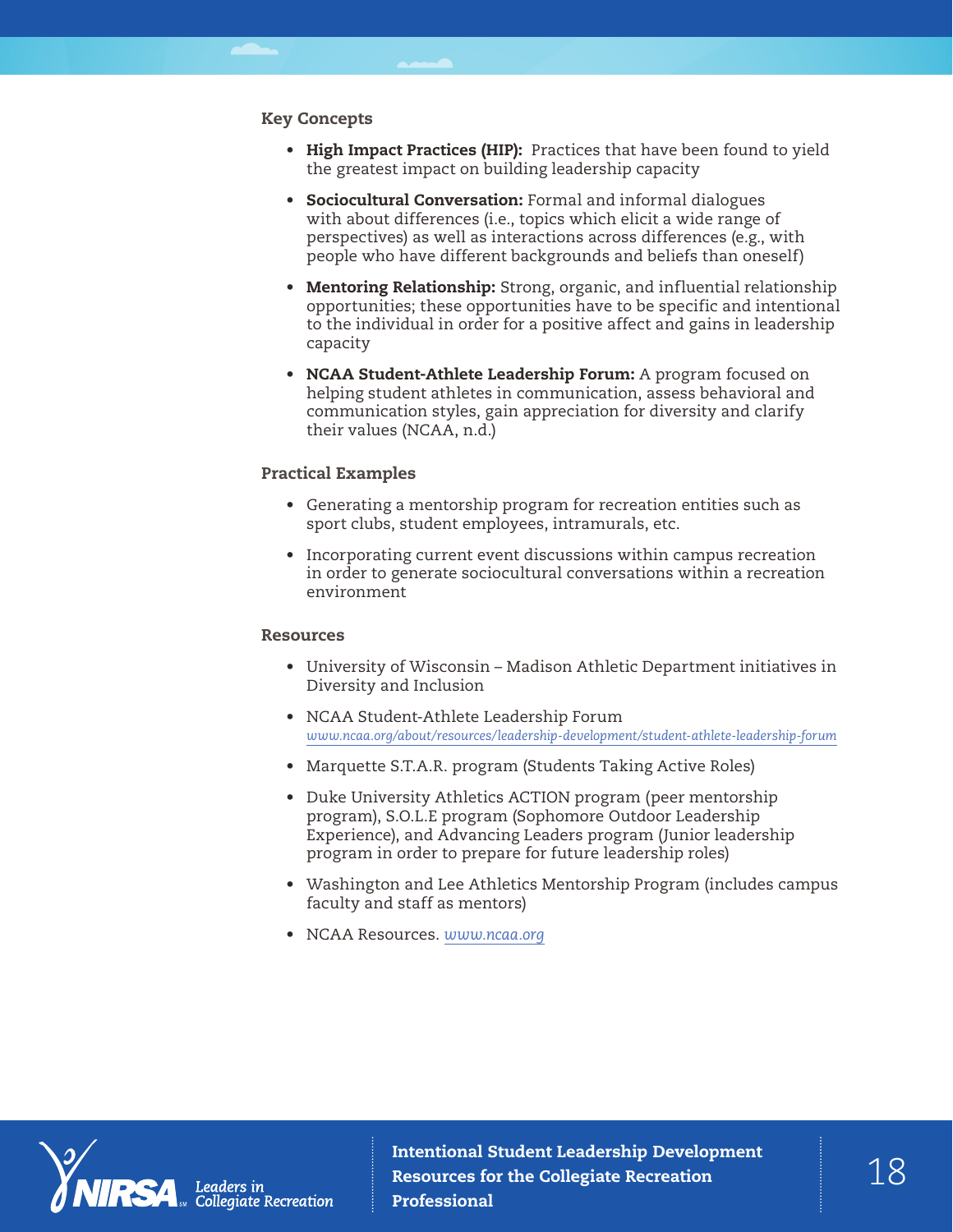# Models Discussed

#### *MSL Report*

The implementation of high-impact areas including sociocultural conversations and mentoring relationships.

# *Relational Leadership Model*

Provides a framework to infuse opportunities to focus on relationship building rather than just the end goal of winning a game.



Intentional Student Leadership Development  $\begin{array}{c} \texttt{19} \ \texttt{19} \end{array} \begin{array}{c} \texttt{19} \ \texttt{19} \end{array}$ Professional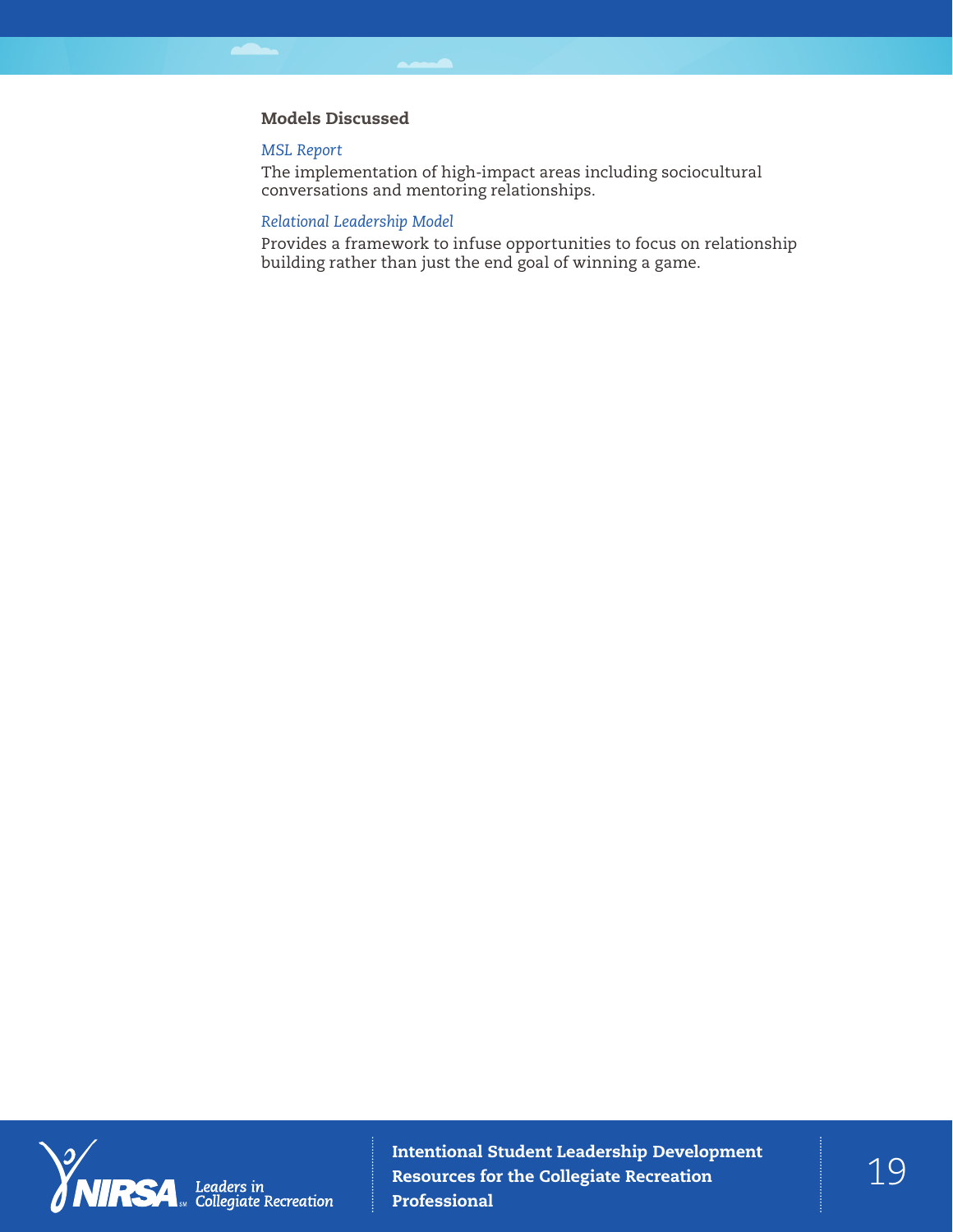# *Chapter 6: Collegiate Recreation Student Employee as a Student Leader*

*Cara W. McFadden, Julia Wallace Carr*

## Chapter Overview

- An overview of differing collegiate recreation environments and the development of student employees.
- Provide key variables of student employment linking how student development readiness needs to align when a student exhibits readiness to develop leadership capacity.

## Topics of Conversation

- Each collegiate recreation program has unique characteristics and there is not one specific program or model that fits every program.
- Discussion of specific university examples of training programs for student employees that focuses on the development of leadership capacity.
- The importance of assessment to relate student learning that specifically relates to leadership capacity development.
- 5 variables of student employment: (Chickering et al., 1996)
	- o Ego Development
	- o Motive for Work
	- o Type of Work Setting
	- o Job Characteristics
	- o Employer (Supervisor Role)

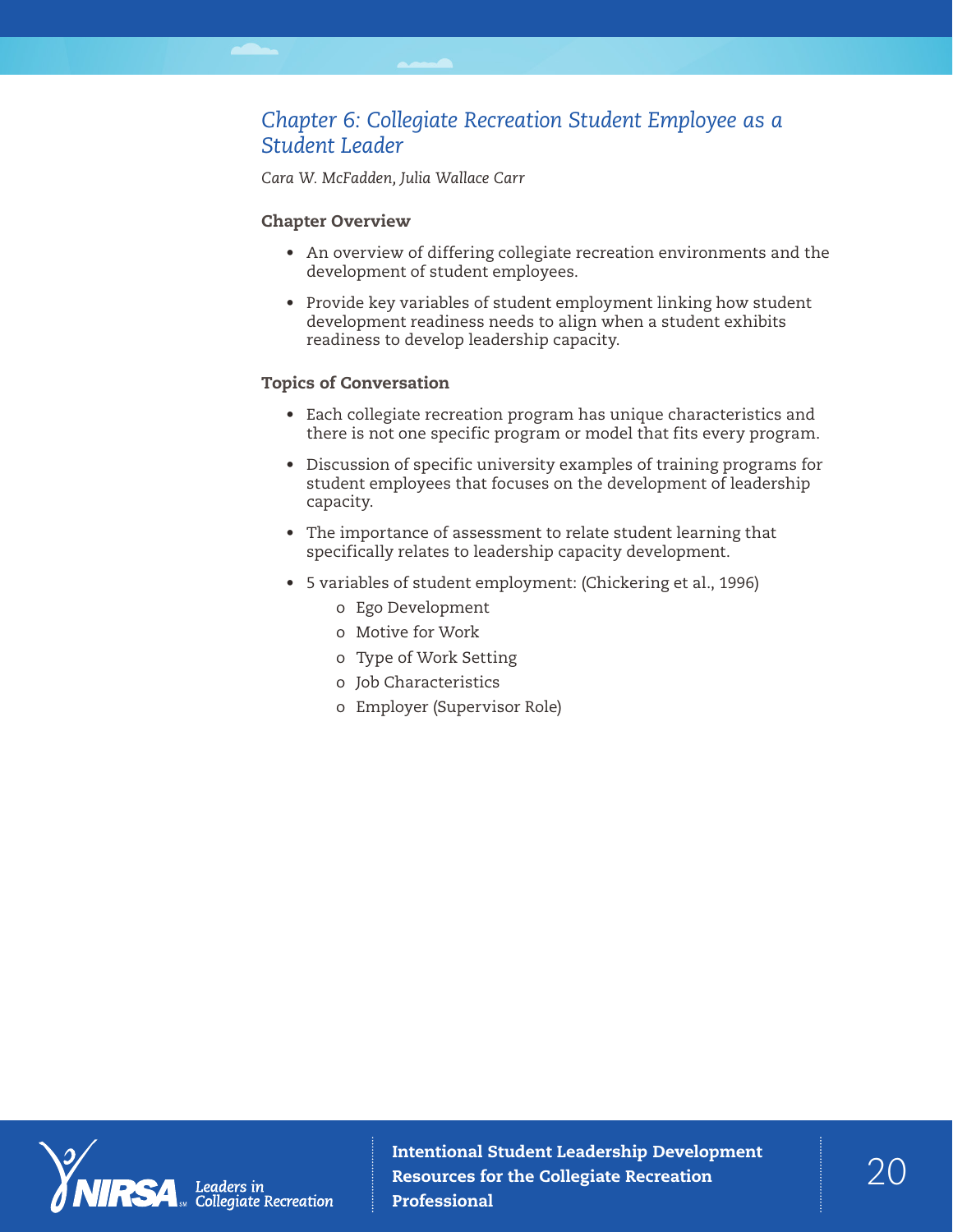# Key concepts

#### *(Definitions/understanding of)*

- Leadership capacity: The knowledge, attitudes, and skills that comprise one's ability to lead successfully
- Positional Leader: Leadership that is labeled by a title.
- Leader: Anyone who actively engages with other to make positive change (Komives et al., 2013)
- Follower: A participant in the leadership process.
- Informal Learning: Dialogue with peers (students on the same level of employment), student supervisors, and professional staff supervisors. Performance management through evaluations, informal conversations, coaching sessions; and teachable moments with supervisors.
- Incidental Learning: Learning from mistakes and by doing.
- Skill Development: Includes people skills, transferrable skills and work place skills.
- Work Environment: Learning takes place when a work environment is fun, the student can work autonomously student development was stressed, and teamwork was emphasized. (McFadden, Skaggs and Janoski, 2013)

#### Practical Examples

- Perform a job analysis to create Intentional job descriptions that include KSAs
- Assessment and evaluation protocols that include informal training, observation, feedback from supervisor and peers.
- Understanding the connection of job responsibilities and career path
- Page 70-71 includes a detailed KSA example for collegiate recreation programs

#### Resources

- Chickerings Seven Vectors *(Chickering and Reisser, 1993)*
- Sense of Competence Scale-Revised *(SCS-R) (McFadden, Skaggs and Janosik, 2013)* page 68
- Student Leadership Practices Inventory *(Kouzes and Posner, 2006)* page 73
- LID Model *(Komives, et al., 2006)*
- MSL report *(Dugan et al., 2013)*



Intentional Student Leadership Development<br>Resources for the Collegiate Recreation  $21$ Resources for the Collegiate Recreation Professional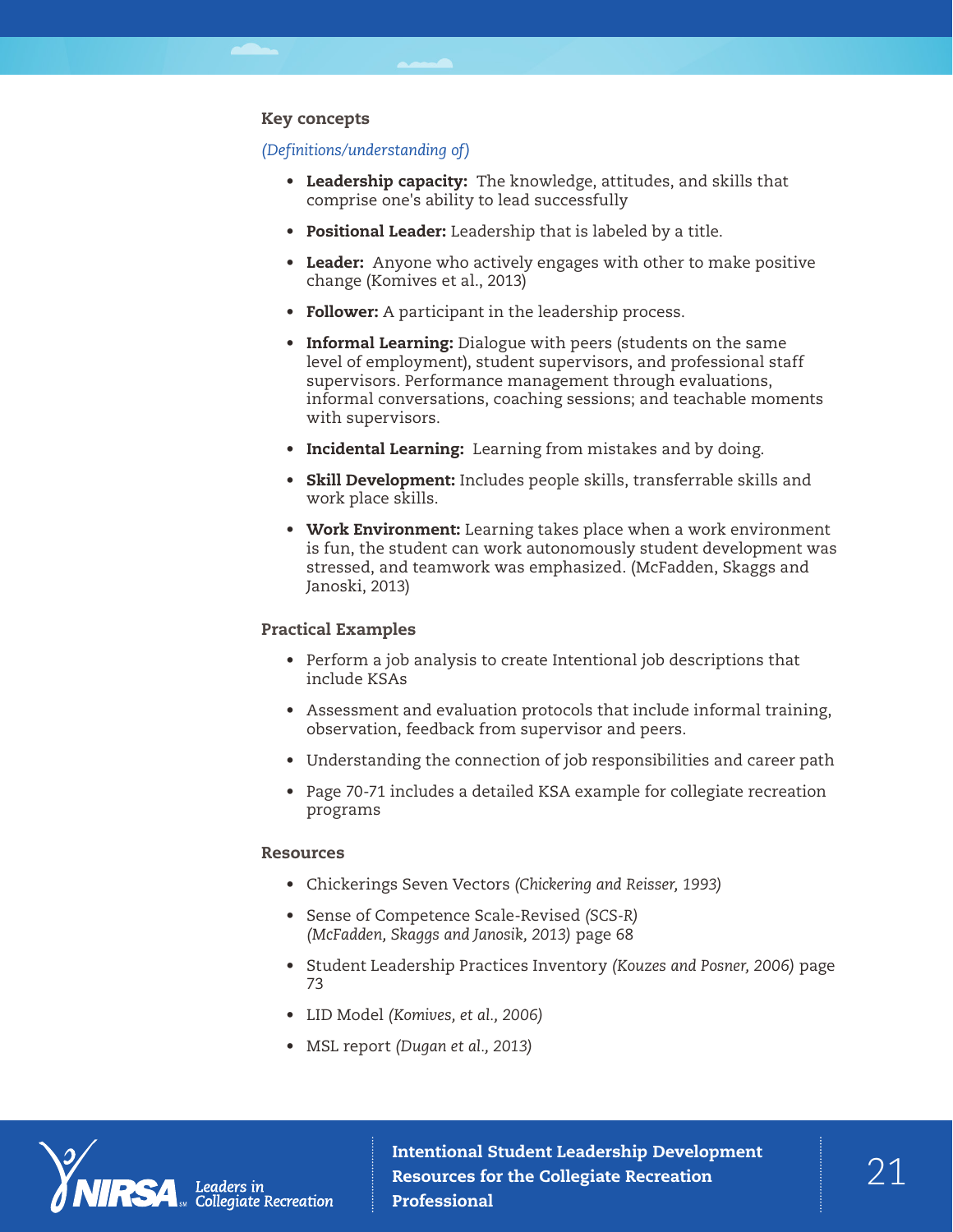## Models Discussed

*Leadership Identity Model (LID) [Komives, Longerveam, Owen, Mainella & Osteen, 2006]*

Provides a stage leadership development model for college students that can be applied to collegiate recreation student staff, volunteers, participants, and varsity student-athletes.

## *Multi-Institutional Study (MSL) Report [Dugan, Kodama, Correia, and Associates, 2013]*

The MSL is an instrument based on the Socially Responsible Leadership Scale measuring the Social Change Model of Leadership that was developed by John Dugan in 2006. The MSL now assesses a broader range of leadership and college outcomes and the experiences that influence them. To date, data has been collected from over 250 colleges and universities in Canada, Jamaica, Mexico, and the United States.

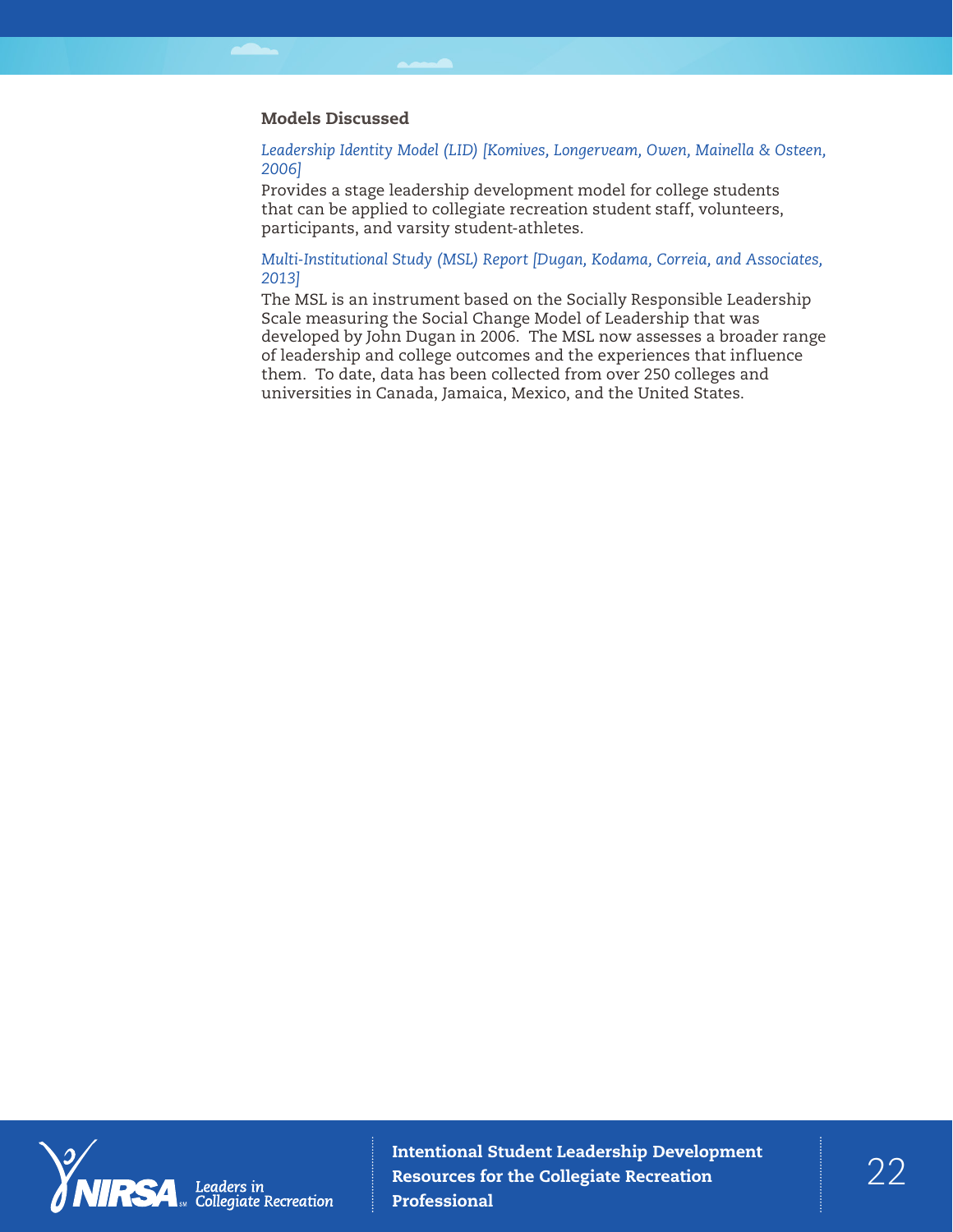# *Chapter 7: Positive Psychology as a Framework for Leadership Development in Recreation and Sport*

*Amy C. Barnes, James Larcus*

# Chapter Overview

• This chapter takes a look at the connection and impact of positive psychology on leadership development. Studies support a strengths-based approach, which places emphasis on personal wellbeing, hope, optimism, and development of the individual and group.

# Topics of Conversation

- Positive psychology and leadership development connect when leaders use their personal talents and strengths in their work and encourage others to do the same
	- o Use of talents can maximize success
	- o Value the contributions of all
	- o Learn leadership capacity aspects of trust, delegation, and encouragement of the growth of less-experienced individuals
- Strengths based development involves 3 stages:
	- o Identification of talent
	- o Integration into one's self-image
	- o Behavioral change
- Emphasizing strengths can build mental toughness, resilience, better team dynamics, and positive results. While knowledge of the areas that are not a strength, allow for delegation and partnership with those who hold that strength
- A learning orientation can lead to higher self-efficacy

# Key concepts

# *(Definitions/understanding of)*

- Positive psychology: A focus on individual fulfillment, what makes life worth living, and the discovery of why some people and communities have an increased capacity to thrive (Gable & Haidt); at the individual level, it is about positive individual traits – the capacity for love and vocation, courage, interpersonal skill, aesthetic sensibility, perseverance, forgiveness, originality, future mindedness, spirituality, high talent, and wisdom (Seligman & Csikszentmihalyi).
- **Resilience:** The characteristics that enable one to persist in the midst of adversity and positively cope with stress

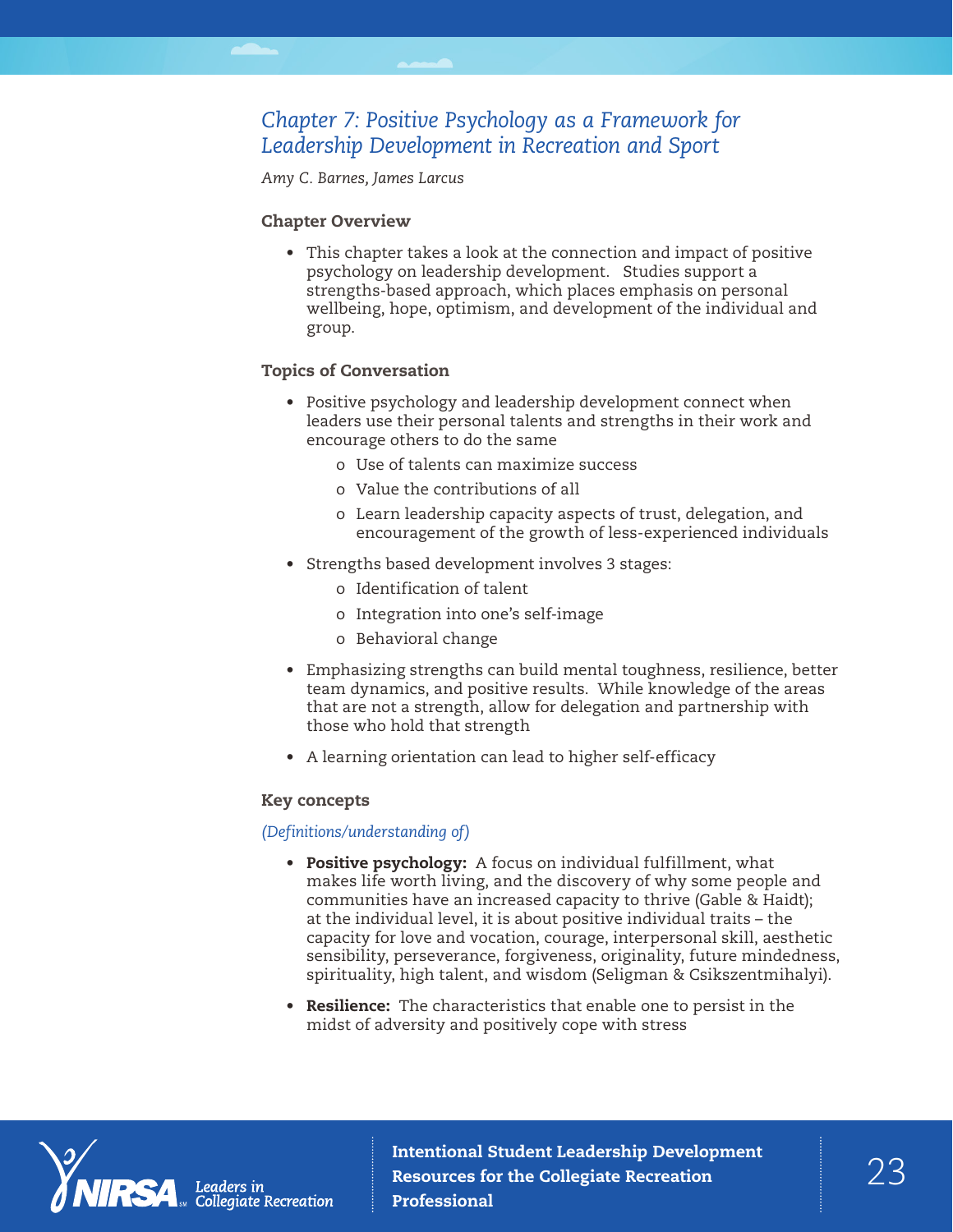# Practical Examples

- Use a strength based assessment tool (Strengths Finder; True Colors; Insights; Virtues in Strength, etc.) to identify individual strengths and the best way for the collective group to work together successfully; from there productive and meaningful conversations can occur around individual leadership styles and ways to utilize in multiple arenas (this can be done with student staff, professional staff, Sport Club officers/members)
- Create programs that build a connection between physical health, well-being, resilience, and leadership development
- Yoga and meditation aid in resilience by looking inward and visualizing success; the connection between mind and body – a strong instructor can help guide this connection

#### Resources

StrengthsFinder assessment *(The Gallup Organization – Rath & Conchie)*

- Exploring Leadership *(Komives)*
	- o Book includes material on positive psychology, including a Gallup online access code that allows students to take the StrengthsFinder assessment; this book and facilitator guide is helpful for those educators implementing a leadership development program
- Virtues in Action character strength assessment (Seligman)

#### Models Discussed

- MSL *(Dugan, Kodama, Correia, and Associates, 2013)*
- Leadership Identity Development (LID) Model *(Komives, Owen, Longerbeam, Mainella, & Osteen, 2005)*
- Relational Leadership Model (*Komives, S, Lucas, N., & McMahon, T. 1998)*
- Social Change Model of Leadership Development *(Komives, Wagner, HERI, 1996)*



Intentional Student Leadership Development  $24$ Professional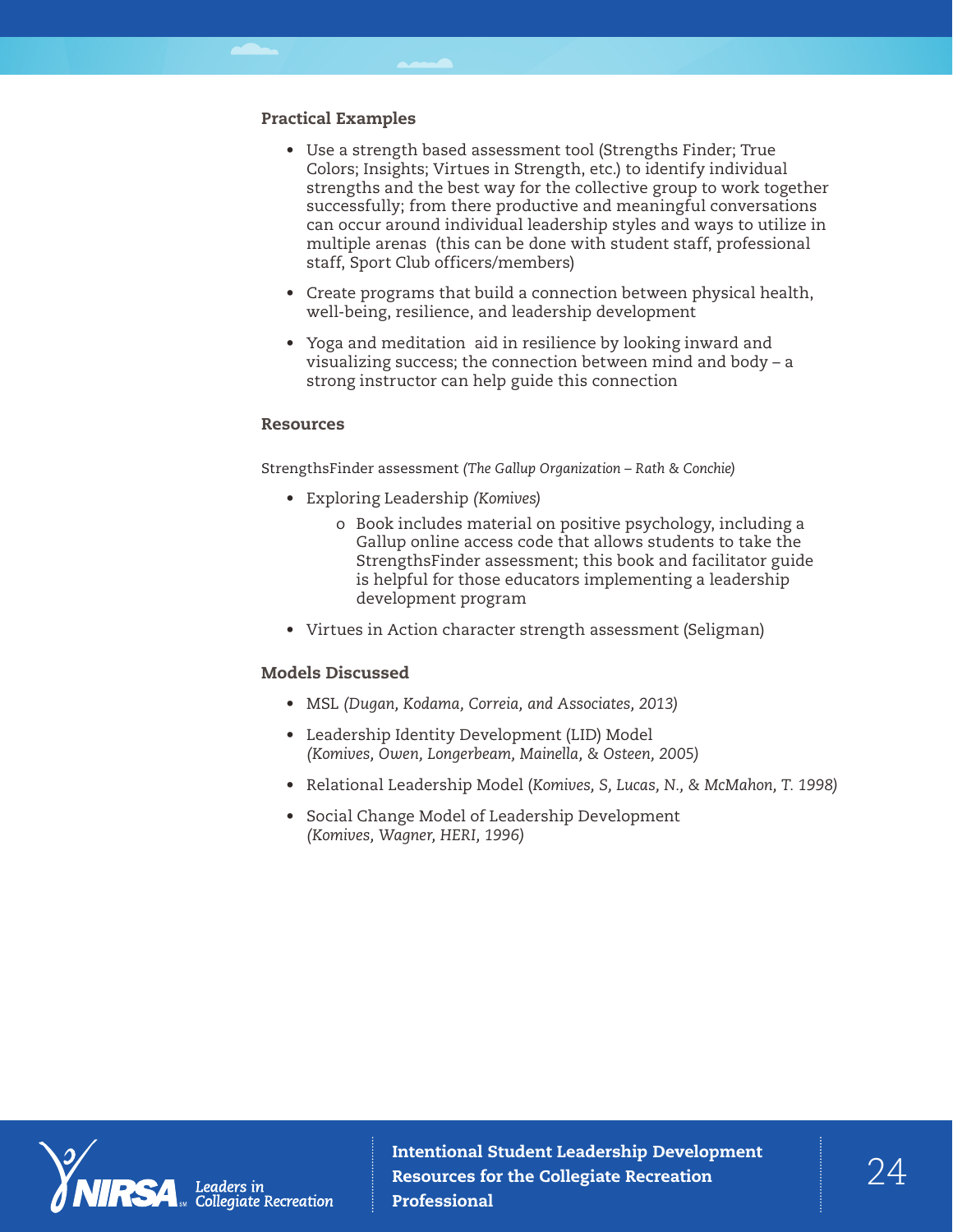# *Chapter 8: Adventure Leadership and Experiential Education*

*Elizabeth A Speelman, Mark Wagstaff*

## Chapter Overview

- Provide a general overview in adventure education and its connection to student leadership pedagogy.
- Detailing how adventure education blends with the high-impact practices in student leadership development.
- Provides a connection of student development through adventure education and the LID model.
- Provides context of the Kolb Experiential Learning Cycle.

### Topics of Conversation

- Understanding the theories that are the foundation of Adventure based leadership.
- The importance of well-trained facilitators.
	- o "A well trained facilitator is experienced not only in the theoretical aspects of individual and group development but also in making ongoing assessments of the group throughout the experience."
- The use of High Impact Practices to create intentional adventure leadership programs; specifically the relationship of the high impact practice of involvement in off-campus activities to those that participate in adventure education programs.
- Discussion of the Kolb Experiential Learning Cycle and what that looks like for a program.

#### Key concepts

### *(Definitions/understanding of)*

- Peer Leader: A student leader that goes through an intensive training regimen facilitated by full-time staff and peer trainers to develop the technical competencies and leadership skills necessary to lead.
- Adventure Education/Experiential Education: Used to describe outdoor adventure-based programs within traditional academic and recreational student service offerings.
- Facilitator: The leader within the leadership experience that facilitates discussion and creates an atmosphere to open sharing.

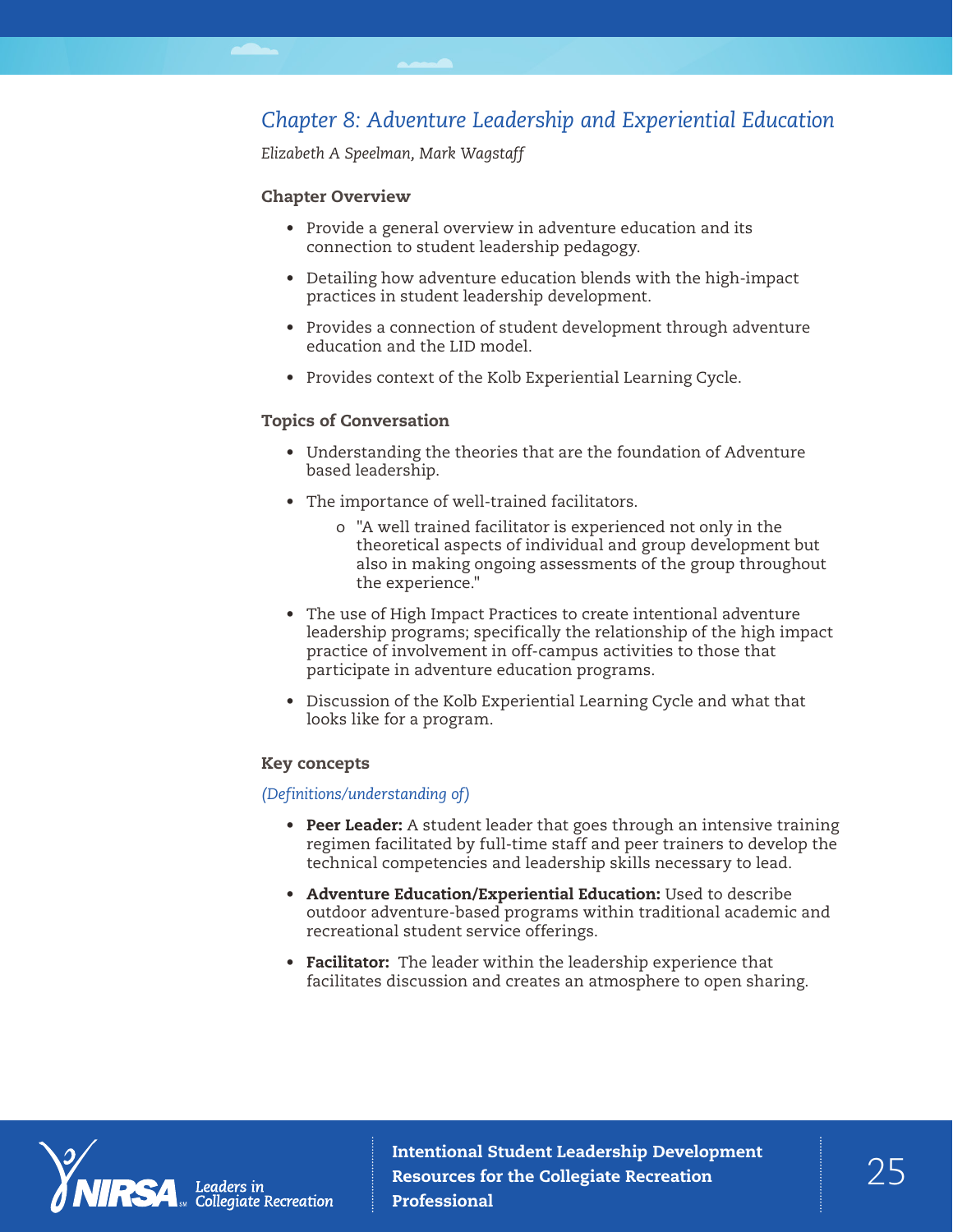- Student Centered Approach: An approach to learning that is facilitated by a leader but the participants ultimately construct meaning from the experience.
- Full Value Contract (FVC): Agreements made between group members that articulate expectations around acceptable individual and group behavior (Schoel & Maizell, 2002)
- Challenge by Choice (CBC): Empowers students to make decision regarding their level of participation (Schoel, Prouty & Radcliffe, 1988)
- Debrief: A time of reflection through structured discussion led by the facilitator.
- **SAFE Programs:** An acronym to describe how a program is structured. Sequenced, Active, Focused and Explicit
- High Impact Practices (HIP): Practices that have been found to yield the greatest impact on building leadership capacity.
- Experiential Learning Cycle: A learning cycle that consists of four components: concrete experience, reflection, generalization and application.

### Practical Examples

- Follow the Kolb Experiential Learning Cycle during training sessions
	- o concrete experience, reflection, generalization and application
- Facilitator Training
	- o Structured and intentional training for leaders within a program
- Debrief activities
- Implement Personal Sharing and Reflection after a training session

#### Resources

- LID Model *(Komives, et al., 2006)*
- MSL report *(Dugan et al., 2013)*
- Adventure Leadership Institute *[www.recsports.oregonstate.edu/ali/what-is-ali](http://recsports.oregonstate.edu/ali/what-is-ali)*
- Kolb's Learning Theory *(Kolb, 1984)*
- Modern Experiential Education *(Breunig, 2008)*
- Frank (2004) Journey towards the caring classroom
- Luckner & Nadler (1997) Processing the experience: Strategies to enhance and generalize learning.



Collegiate Recreation

Intentional Student Leadership Development  $26$ Professional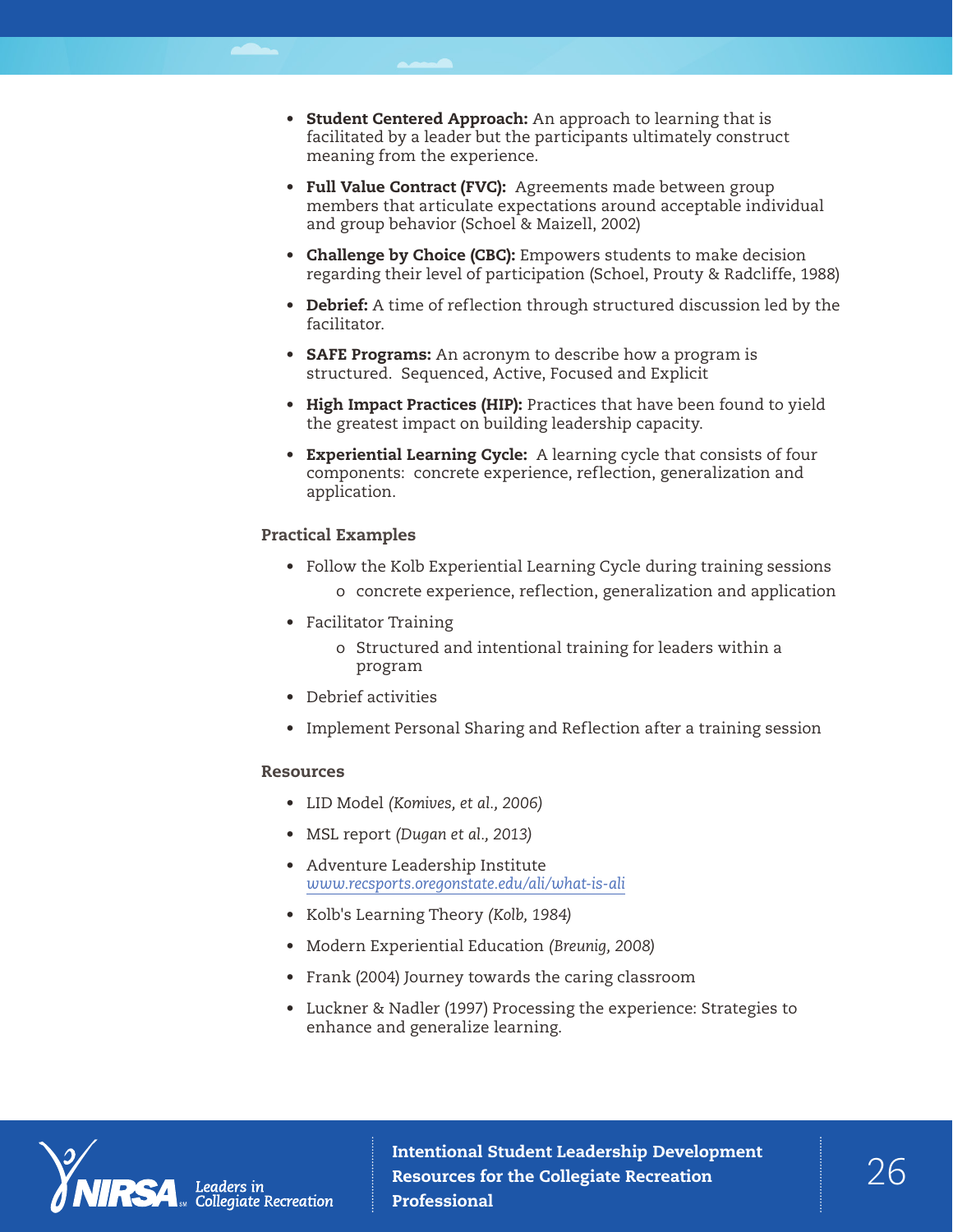## Models Discussed

## *Leadership Identity Model (LID) [Komives, Longerveam, Owen, Mainella & Osteen, 2006]*

Provides a stage leadership development model for college students that can be applied to collegiate recreation student staff, volunteers, participants, and varsity student-athletes.

# *Kolb's Experiential Learning Cycle [David Kolb, 1984]*

- Provides a framework of learning that includes
	- o Concrete Experience
	- o Reflection Observation
	- o Abstract Conceptualization
	- o Active Experimentation

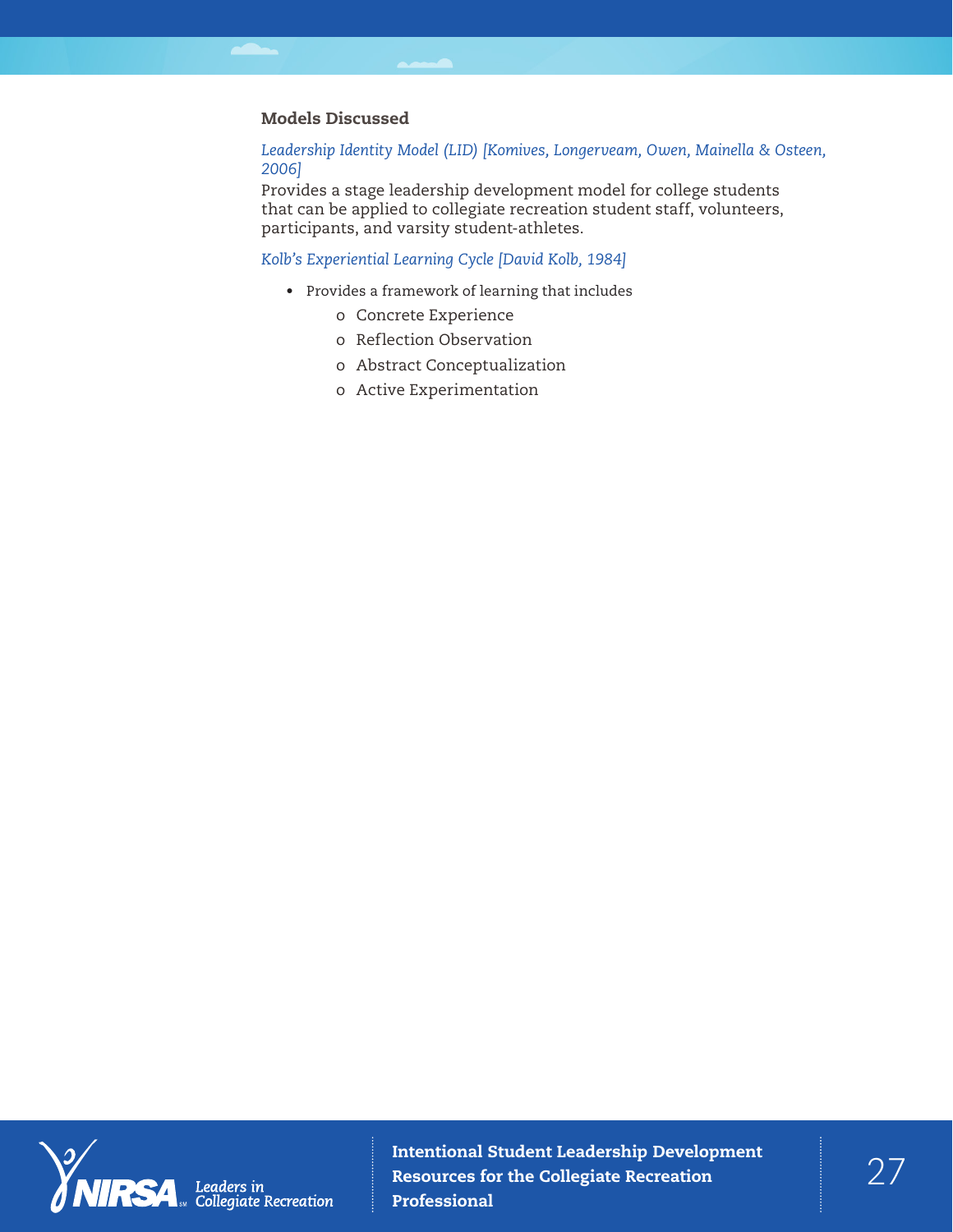# *Chapter 9: Leadership Assessment in Collegiate Recreation and Athletics*

*Sarah E. Hardin*

# Chapter Overview

• This chapter provides the reader with literature and resources for conducting leadership assessment in collegiate recreation and athletics. Current practices and strategies are shared

# Topics of Conversation

- Competency based approaches to student leadership development: Student Leadership Practices Inventory; A competency Guide for College Student Leaders.
- Process oriented approaches to student leadership development: Leadership Attitudes and Beliefs Scale III (LABS-III); Socially Responsible Leadership Scale (SLRS).

# Key concepts

# *(Definitions/understanding of)*

• The key component and message of this chapter is the importance to create a foundation of assessment that is grounded in student development theory. This will then provide documentation of student learning and development through the leadership opportunities provided to students within the context of Collegiate Recreation and Athletics.

# Practical Examples

- Socially Responsible Leadership Scale (SRLS): an instrument composed of eight separate scales, each of which measure one of the key values of leadership.
- Student Leadership Practices Inventory (Student LPI): behaviors that are common to successful leaders are categorized into five leadership practices (Posner, 2004)

# Resources

- Kouzes & Pozner (1998) Student leadership practices inventory.
- NACA (2009) Competency guide for college student leaders Facilitators version

# Models Discussed

*Leadership Process Theory (Allen, Stelzner and Wielkewicz, 1998)*

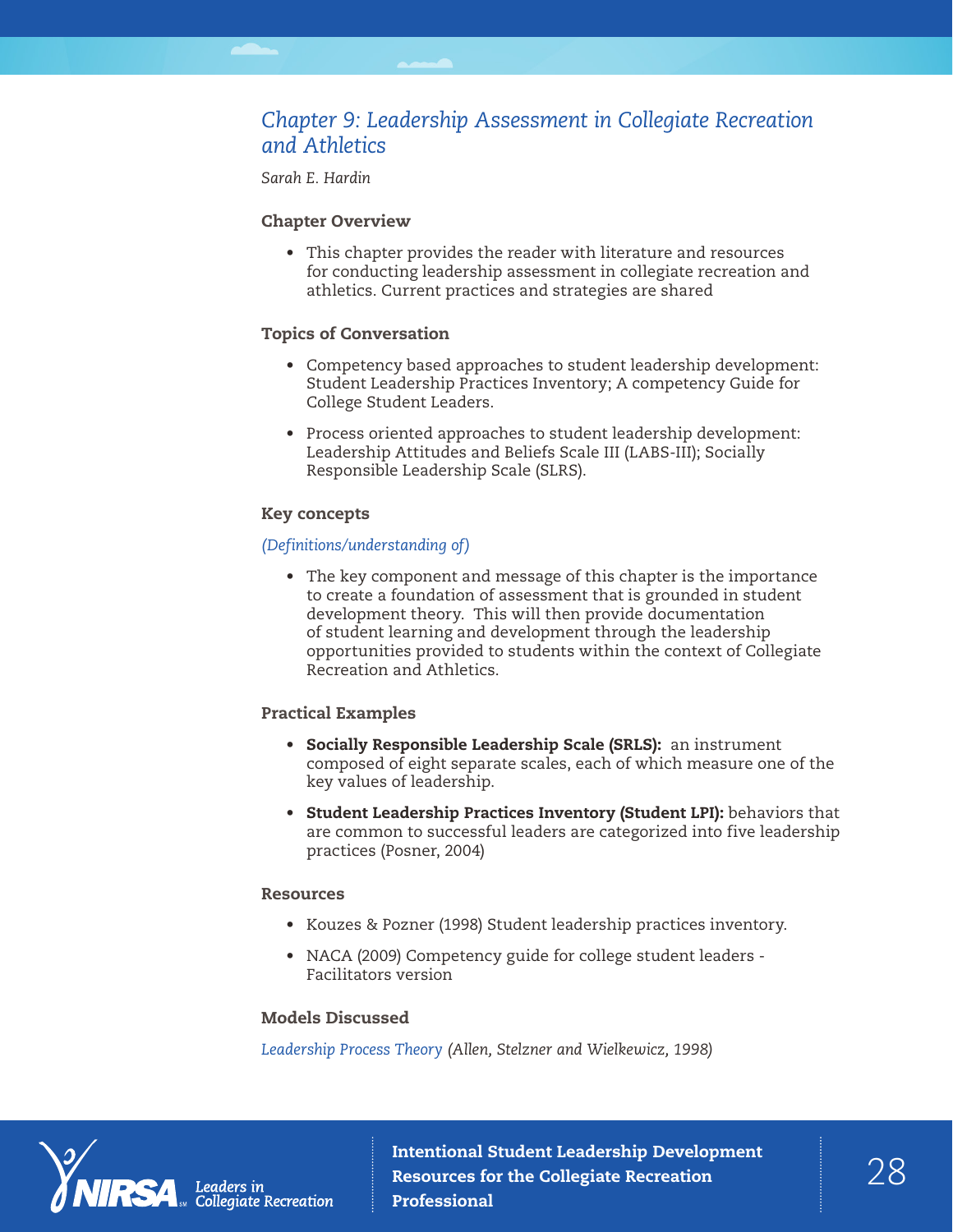# Key Concepts and Terminology

Adventure Education/Experiential Education: Used to describe outdoor adventure-based programs within traditional academic and recreational student service offerings. (Kolb, 1984)

Balance of Challenge and Support (Sanford, 1966): students must be prepared and in a state of readiness before challenge is introduced.

**Challenge by Choice (CBC):** Empowers students to make decision regarding their level of participation (Schoel, Prouty & Radcliffe, 1988)

Chickering and Reisser Seven Vectors: developing competence, managing emotions, moving through autonomy toward interdependence, establishing identity, developing purpose, and developing integrity, developing mature interpersonal relationships

**Community Service:** The ability to engage in community service in order to enhance leadership qualities while also developing stronger personal opinions on social issues; the key to effective community service learning is the ability to reflect on the experience after completion

Debrief: A time of reflection through structured discussion led by the facilitator.

**Experiential Learning Cycle:** A learning cycle that consists of four components: concrete experience, reflection, generalization and application.

**Exploration/Engagement:** Immersion in a breadth of group experiences. Students begin to have experiences as a member of a group (elementary or middle school.

Facilitator: The leader within the leadership experience that facilitates discussion and creates an atmosphere to open sharing.

Five Variables of Student Employment: *(Chickering et al., 1996):*

- Ego Development
- Motive for Work
- Type of Work Setting
- Job Characteristics
- Employer (Supervisor Role)

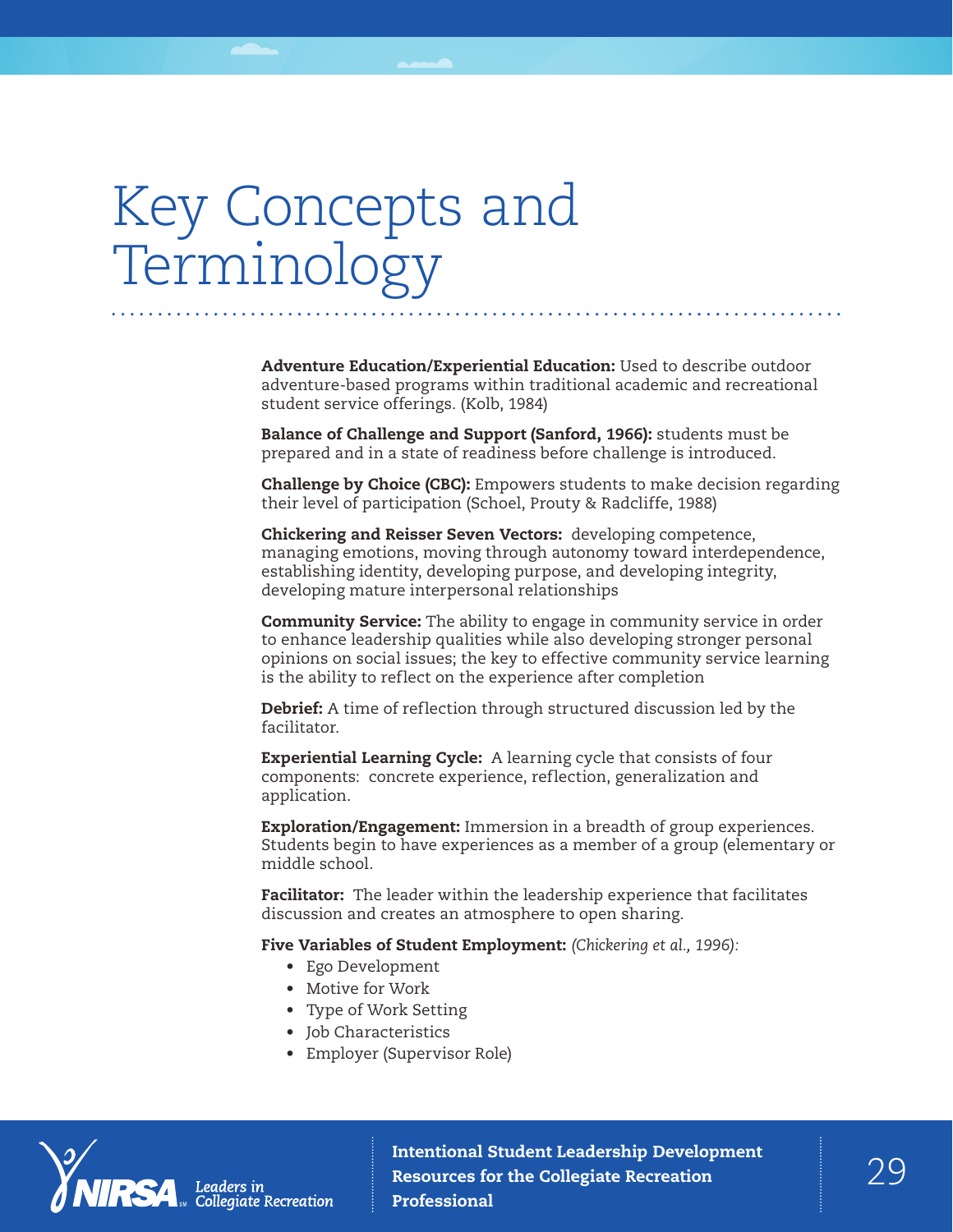Follower: A participant in the leadership process.

Full Value Contract (FVC): Agreements made between group members that articulate expectations around acceptable individual and group behavior (Schoel & Maizell, 2002)

Generativity: Concern about the sustainability of the group and seeks to develop others. Students broaden their focus from the current activities of the group to the long-term condition of the group.

#### Group Values

- Collaboration: Working with others in a common effort. It constitutes the cornerstone value of the group leadership effort because it empowers self and others through trust.
- Common Purpose: Working with shared aims and values. It facilitates the group's ability to engage in collective analysis of the issues at hand and the task to be undertaken.
- Controversy with Civility: Recognizes two fundamental realities of any creative group effort: that differences in viewpoint are inevitable, and that such difference must be aired openly but with civility.

High Impact Practices (HIP): Practices that have been found to yield the greatest impact on building leadership capacity

Incidental Learning: Learning from mistakes and by doing.

Informal Learning: Dialogue with peers (students on the same level of employment), student supervisors, and professional staff supervisors. Performance management through evaluations, informal conversations, coaching sessions; and teachable moments with supervisors.

Integration/Synthesis: Leadership capacity is an internalized part of oneself and part of the perspective on brings to all situations. Students claim a leader identity and are confident they contribute as a leader regardless of their role in the group.

#### Individual Values

- Consciousness of self: Awareness of the beliefs, values, attitudes, and emotions that motivate one to take action.
- Congruence: Thinking, feeling, and behaving with consistency, genuineness, authenticity, and honesty.
- Commitment: Motivational energy to serve and that drives the collective effort. Commitment implies passion, intensity, and duration.

Kohlberg's Theory: Theory of moral development describes three phases of moral development that move from preconventional reasoning to postconventional reasoning.

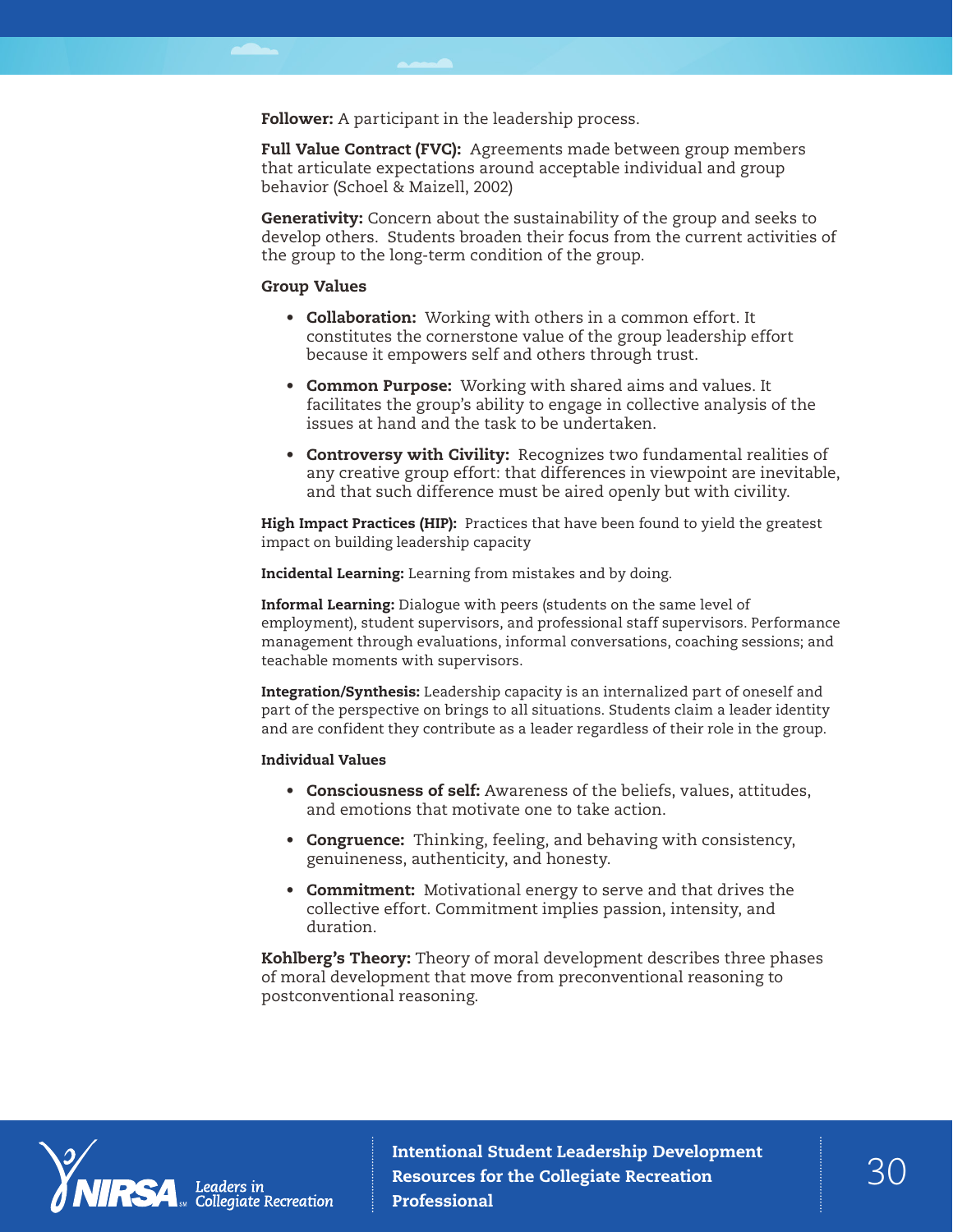Leader: Anyone who actively engages with other to make positive change (Komives et al., 2013)

Leader Identified: Positional leadership does leadership whereas others do followership. The focus of leadership is on a person in a formal position. Everyone else is a follower.

Leadership Behaviors: The actual enactment of leadership; functional manifestation

Leadership Capacity: The knowledge, attitudes, and skills that comprise one's ability to lead successfully

Leadership Differentiated: Leadership comes from all around in an organization. Understanding that people in groups are interdependent on each other and that leadership is a group process.

Leadership Identity Development (LID) Model

(Komives, Owen, Longerbeam, Mainella, & Osteen, 2005): Provides a stage leadership development model for college students that can be applied to collegiate recreation student staff, volunteers, participants, and varsity student-athletes. Stages of the model are awareness, exploration/ engagement, leader identified, leadership differentiated, generativity, integration/synthesis.

Leadership Self-Efficacy: One's internal belief (confidence) regarding the likelihood they will be successful when attempting to lead.

Perry's Scheme: Scheme of intellectual development outlines nine schemas that describe how individuals make meaning that move from black and white, right and wrong thinking, to becoming comfortable with multiple realities and ultimately using evidence to weigh multiple arguments as better than or worse than.

Positional Leader: Leadership that is labeled by a title.

Membership in Off-Campus Organizations: Gives students the opportunity to apply leadership learning in real world environments (Defined in the MSL report as engaged membership in community-based or work organizations unaffiliated with the college or university.

Mentoring Relationships: Strong, organic, and influential mentorship opportunities affect individuals differently; these opportunities have to be specific and intentional to the individual in order for a positive affect and gains leadership capacity

Multi-Institutional Study of Leadership (MSL): The MSL is an instrument based on the Socially Responsible Leadership Scale measuring the Social Change Model of Leadership that was developed by John Dugan in 2006. The MSL now assesses a broader range of leadership and college outcomes and the experiences that influence them. To date, data has been collected from over 250 colleges and universities in Canada, Jamaica, Mexico, and the United States.



Intentional Student Leadership Development<br>Resources for the Collegiate Recreation Resources for the Collegiate Recreation Professional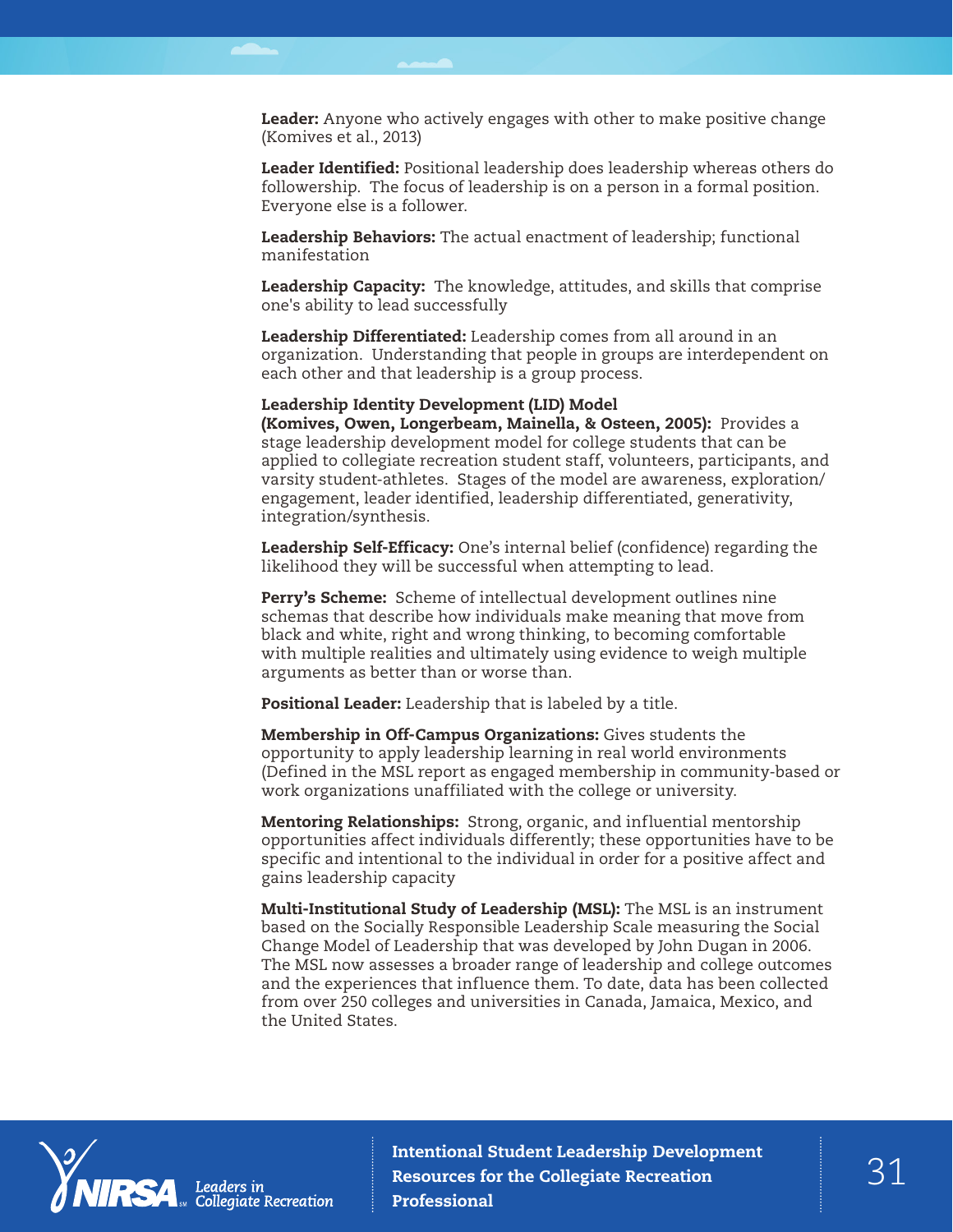NCAA Student-Athlete Leadership Forum: A program focused on helping student athletes in communication, assess behavioral and communication styles, gain appreciation for diversity and clarify their values (NCAA, n.d.)

Peer Leader: A student leader that goes through an intensive training regimen facilitated by full-time staff and peer trainers to develop the technical competencies and leadership skills necessary to lead.

Positive Psychology: A focus on individual fulfillment, what makes life worth living, and the discovery of why some people and communities have an increased capacity to thrive (Gable & Haidt); at the individual level, it is about positive individual traits – the capacity for love and vocation, courage, interpersonal skill, aesthetic sensibility, perseverance, forgiveness, originality, future mindedness, spirituality, high talent, and wisdom (Seligman & Csikszentmihalyi).

Relational Leadership Model: Defines leadership as a relational and ethical process comprised of people attempting to accomplish positive change together.

Emphasize the elements of being purposeful, inclusive, empowering, ethical, and process-oriented (5 basic elements of the model).

Focus placed on values and relationships (that emerge from this valuedriven approach to leadership).

Resilience: The characteristics that enable one to persist in the midst of adversity and positively cope with stress.

Role Engulfment: over identification with athletic roles and responsibilities at the expense of adequate identification with academic roles and responsibilities.

**SAFE Programs:** An acronym to describe how a program is structured. Sequenced, Active, Focused and Explicit.

Schlossberg's Theory: Anticipated transitions, unanticipated transitions, and non-events. Three phases, moving in, moving through, and moving out. 4 S strategy of coping with the difficulties of transition through dimensions of self, situation, strategies, and supports.

Skill Development: Includes people skills, transferrable skills and work place skills.

Social Change Model: This model is used to describe the values that are necessary for leaders to develop as an individual, within a group, or as part of a community.

The SCM approaches leadership as a purposeful collaborative, valued based process that results in positive social change.

Advocate for social responsibility and common good

Comprised of 7 core values, with the final result being that of change (the 8th C of the SCM)



Intentional Student Leadership Development<br>Resources for the Collegiate Recreation  $32$ Resources for the Collegiate Recreation Professional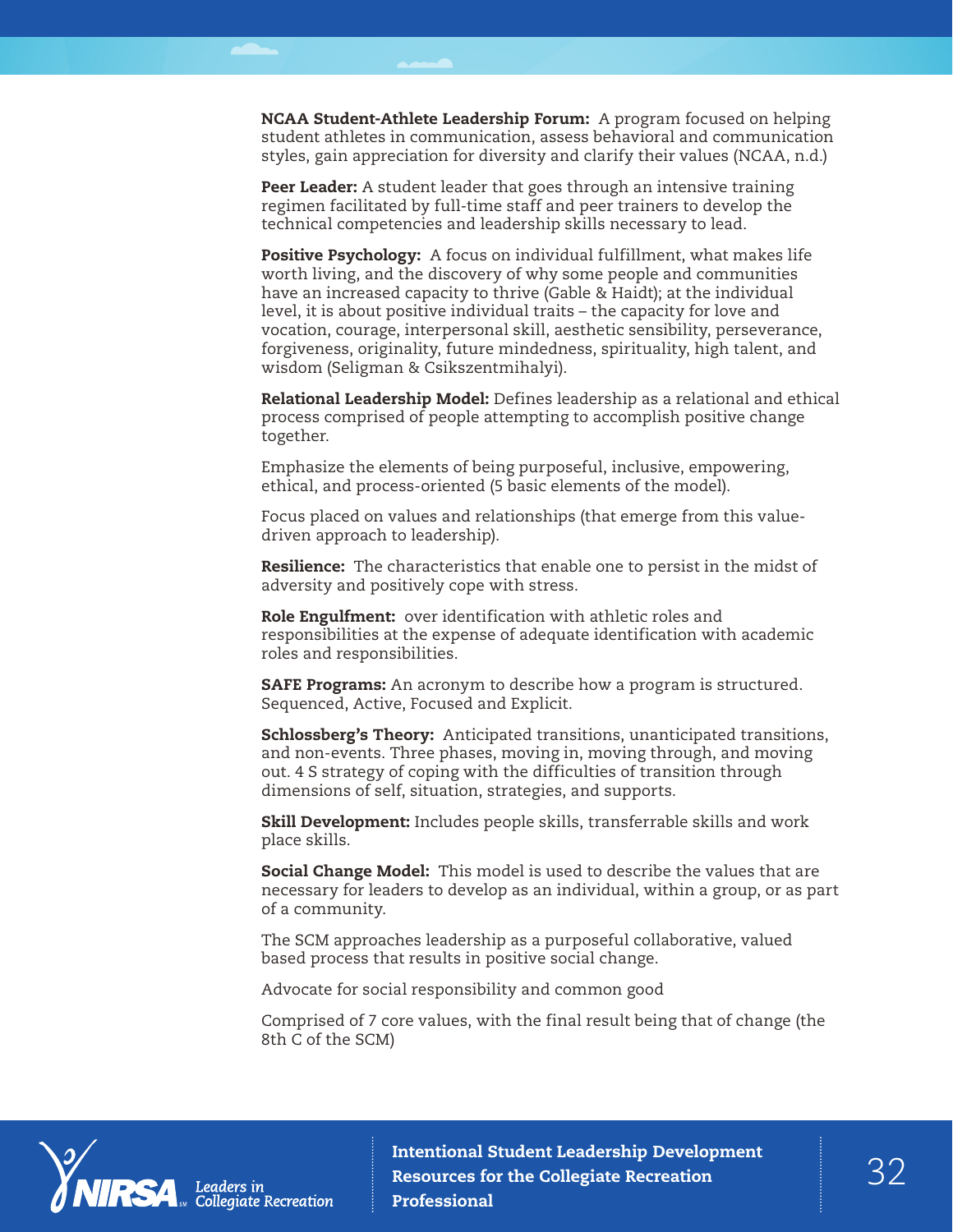Sociocultural Conversations with Peers: Formal and informal dialogues with peers about differences (i.e., topics which elicit a wide range of perspectives) as well as interactions across differences (e.g., with people who have different backgrounds and beliefs than oneself)

*The Model was built upon the following assumptions:*

- Leadership is socially responsible; it impacts change on behalf of others.
- Leadership is collaborative.
- Leadership is a process, not a position.
- Leadership is inclusive and accessible to all people.
- Leadership is values-based.
- Community involvement/service is a powerful vehicle for leadership.

**Student Centered Approach:** An approach to learning that is facilitated by a leader but the participants ultimately construct meaning from the experience.

#### Student Development

- Psychosocial: capacity to define oneself in a positive healthy way, communicate and work effectively with others, and make commitments and express values that reflect one's identity
- Cognitive: focuses on how individuals make meaning of their experiences. How people perceive, organize, and evaluate experiences and events that happen in their lives.

#### Strengths based development involves 3 stages:

- Identification of talent
- Integration into one's self-image
- Behavioral change

Student Leadership Challenge: Encourages individuals to think about how to incorporate the below five practices in their leadership experiences.

- Challenge the process
- Inspire a shared vision
- Model the way
- Enable others to act
- Encourage the heart

Work Environment: Learning takes place when a work environment is fun, the student can work autonomously student development was stressed, and teamwork was emphasized. *(McFadden, Skaggs and Janoski, 2013)*.



Collegiate Recreation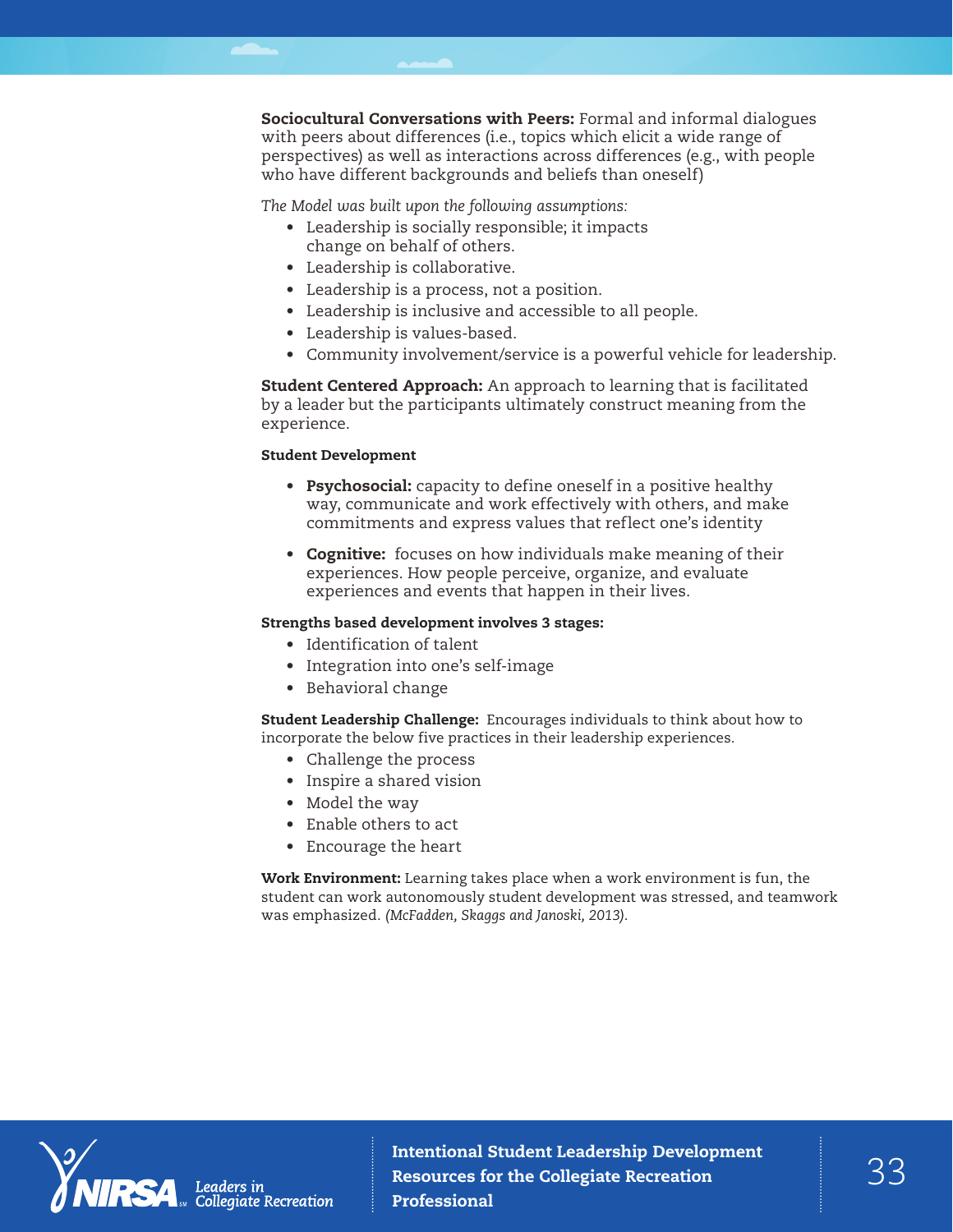# Departmental Guide of Self Study for the NDSL Student Leadership Development through Recreation and Athletics sourcebook

As you read the "New Directions for Student Leadership" sourcebook, the departmental self-study is designed as a self-reflective tool to assess where your department is in relation to student leadership development. Each person should be able to see application of the leadership content to his or her respective area, as well as globally within your overall department and university.

It is hoped that by reading the chapters in "New Directions for Student Leadership," answering the following questions on each chapter, and engaging in conversations about the chapters, that you will be able to create a culture of student leadership development in your department and at your institution that is intentional and measurable. When answering the yes or no questions, provide an explanation of how or why you are answering in this way.



Intentional Student Leadership Development<br>Recourses for the Collegiate Recreation Resources for the Collegiate Recreation Professional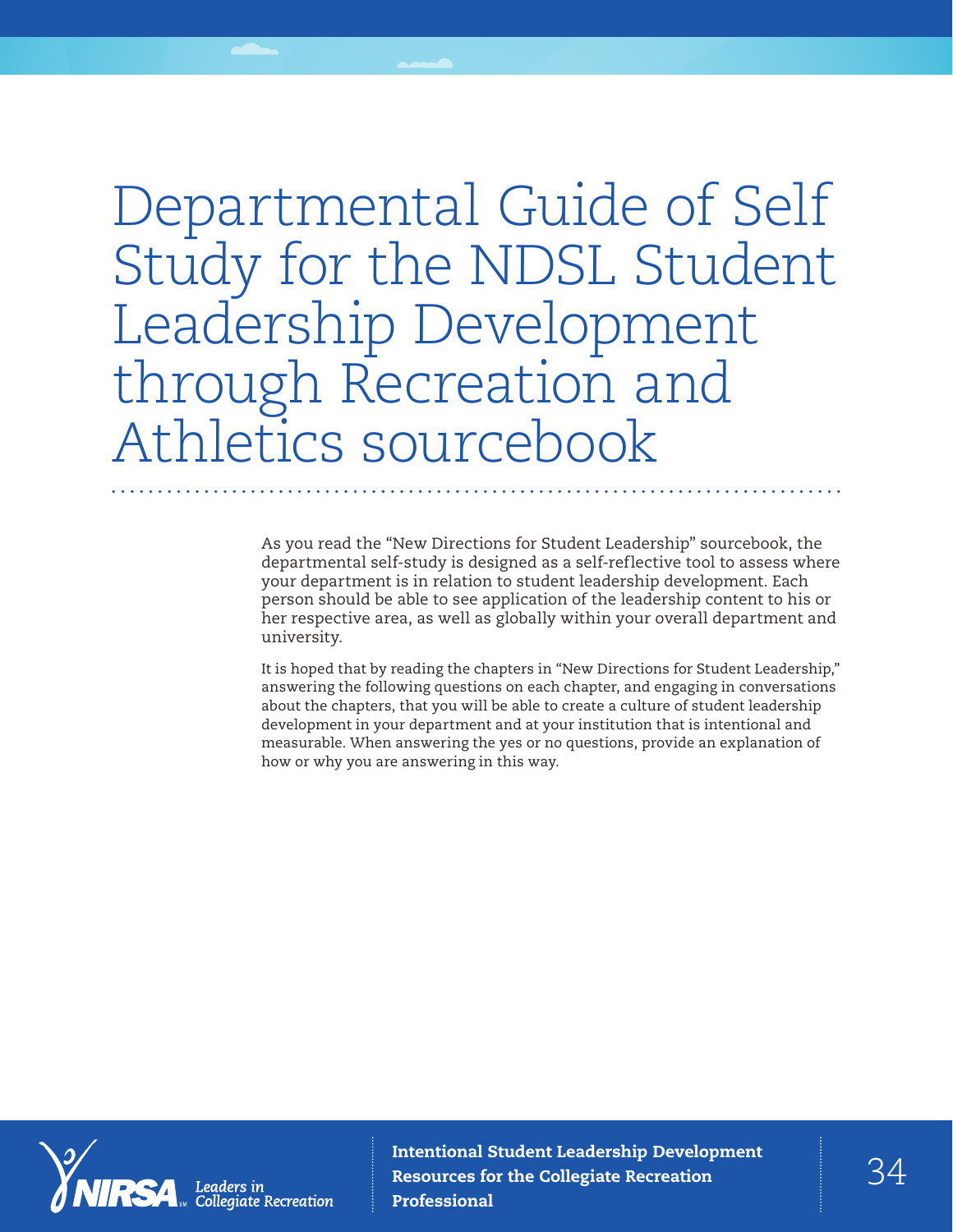# Chapter Self-Study Guide

Area/Departmental Student Leadership Development Programs

- *• What is currently taking place within your area/department that is considered student leadership development?*
- *• Write down each program you deliver that is intentionally improving leadership capacity in your students.*
- *• Do your practices have a foundation in a specific theory or model? If yes, which one. If no, this outline will help you determine which model may be more applicable to your leadership-based programs.*
- *• How do you currently assess the effectiveness of your leadership-based programs? (surveys, reflections, focus groups, etc.)*

#### Title of Chapter Reviewing:

### Chapter Overview

• Briefly outline your takeaways from this chapter

# Student Leadership Development Models Discussed

- Which models and theories were discussed in this chapter?
- How do the models relate to the student leadership programs you are currently providing within your department?
- From your above list of student leadership development programs, do any of them fit into the model discussed in this chapter?
- How will you assess student learning within your leadership program? (i.e. 1:1 feedback/evaluation, surveys, etc.)

# Key Concepts and Terminology

- Write down any key concepts you want to remember within this chapter.
- Is there terminology you were not familiar with or that you want to make sure you begin using?
- How can you use the key concepts in the future to be more intentional in the development and delivery of student leadership development in your department?



Intentional Student Leadership Development<br>Resources for the Collegiate Recreation  $35$ Resources for the Collegiate Recreation Professional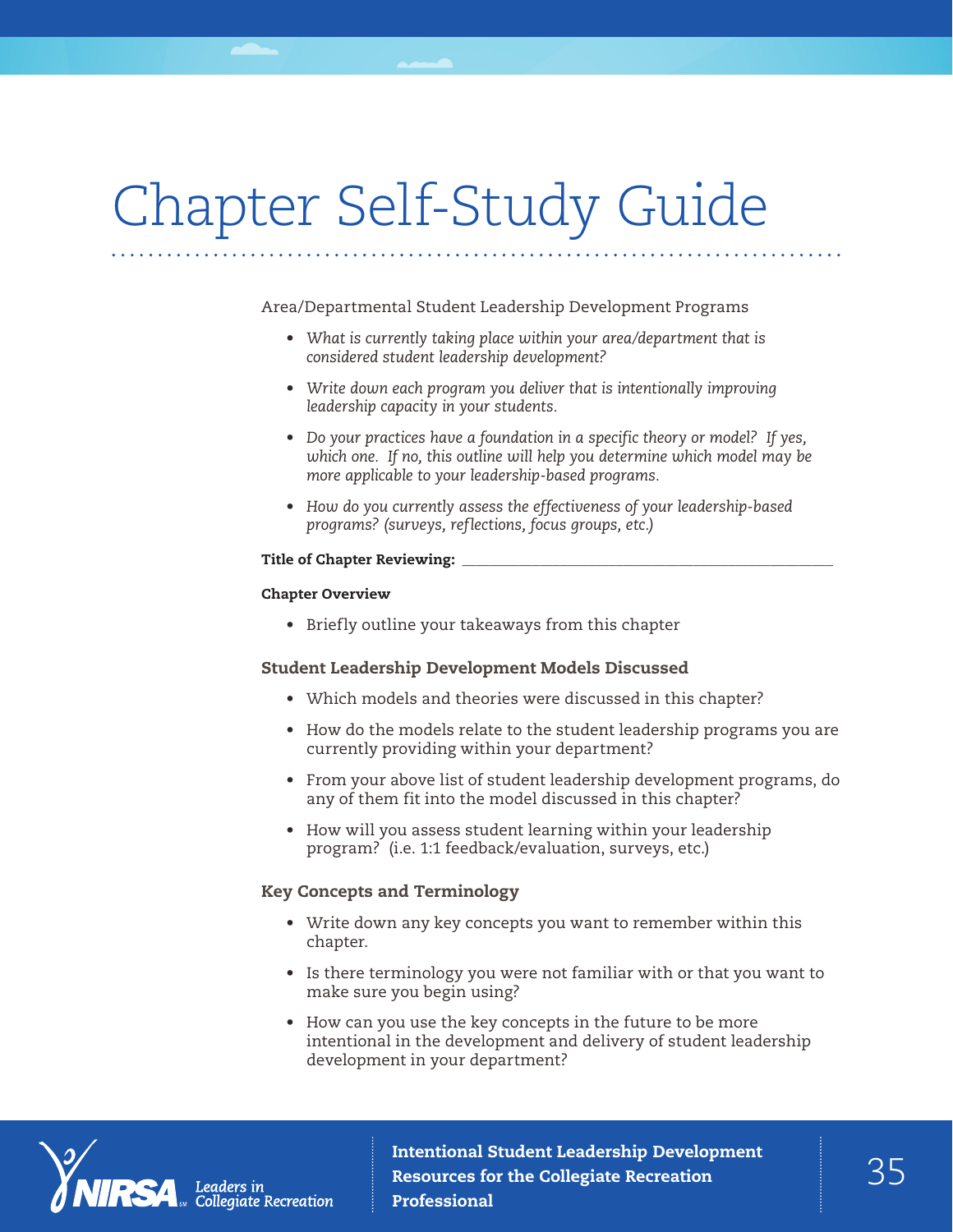# Brainstorming Topics

- How are the student leadership development programs being delivered in your department?
	- o Is there a foundation that each staff member follows?
	- o Is there a progression for students to follow regarding leadership competencies?
	- o How do you determine when a student has met each competency level?
	- o Do each of your areas create their own version of student leadership development?
	- o Is there an area of concern within your department? *Examples could be: Consistent messaging, understanding purpose, following policy and procedure, etc.*
- List the student leadership programs that can be combined within the department? If there are not any, what could be created.
- Are there student leadership programs already occurring on your campus that should be modeled within your department?
- Are there foundational programs you want delivered to all of the students and others that are specific to an area within the department?
- Are there programs that are specific to different levels of staff (i.e. assistants, instructors, managers, etc.)
- Do the student leadership programs that are currently in place align with the university vision, mission and values?
- Is there a leadership theory that your University or Division aligns with for student leadership development on campus?
- Are there professional staff within your Division of Student Affairs that could provide more in-depth workshops on leadership theories for your departmental staff who do not have a background in student affairs?
- Who will be responsible for the development, delivery and assessment of the leadership program? (i.e. student development committee, pro staff, graduate assistant, etc.)